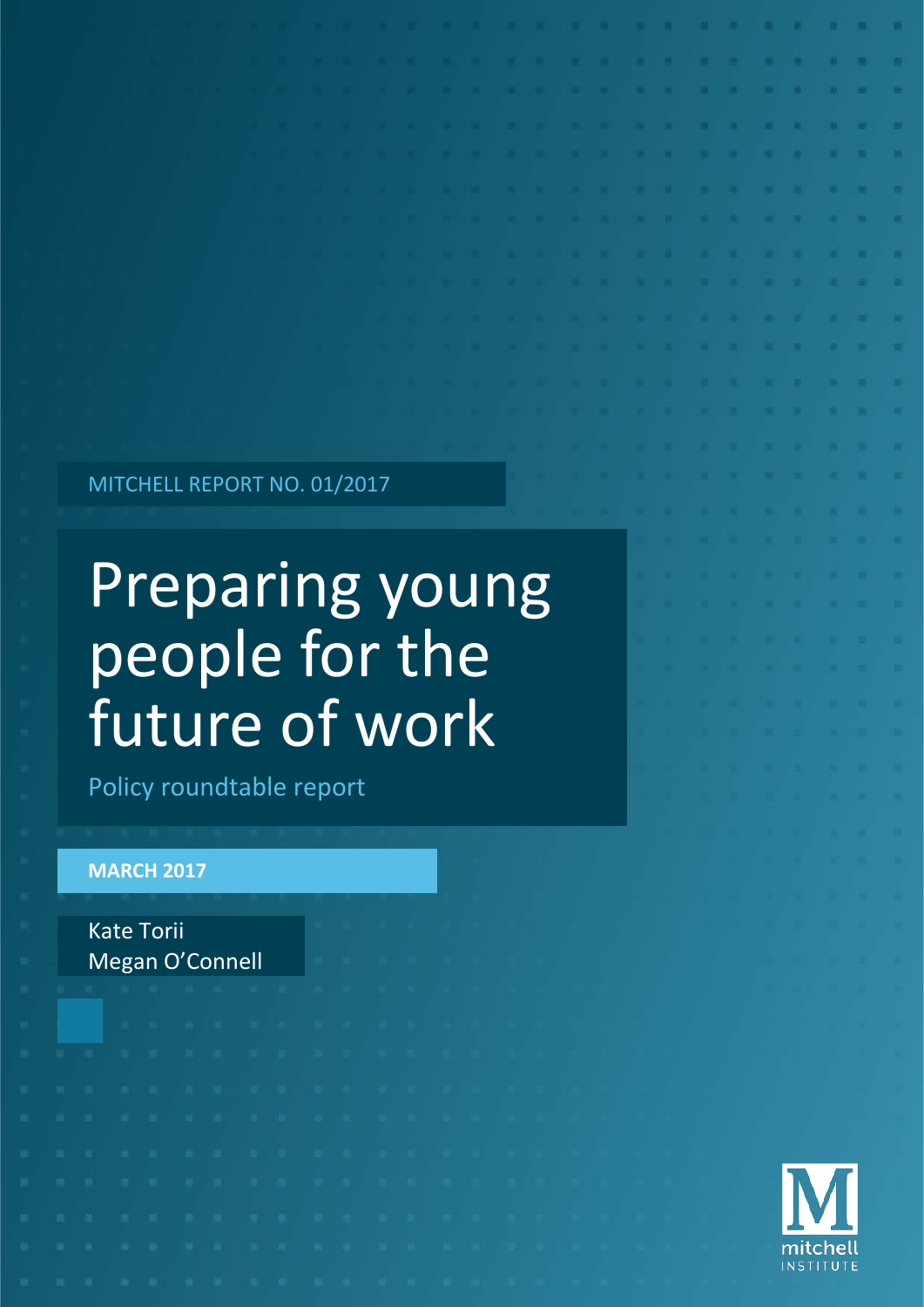#### **About the authors**

#### **Kate Torii**

Kate Torii is a Policy Analyst at Mitchell Institute. She has policy and project management experience in the public sector and joins the Mitchell Institute from the Victorian Department of Education and Training. Kate has a Master's degree in International Relations, a background in economics and political studies and has worked in the private and not-for-profit sectors.

#### **Megan O'Connell**

Megan O'Connell is a public policy expert with experience across the early childhood, school and tertiary education sectors. Megan joined Mitchell in January 2016 and leads the Institute's policy program. She has a long history in developing research driven policy and effective programs targeted at young people who are likely to make a poor transition from school to further education and employment. She led a whole of Victorian government project to address the issue of youth disengagement and, as Director at the Victorian Department of Education and Early Childhood Development, Megan managed a policy division focussed on vocational education and training in schools, career education and trade training centres. Most recently, Megan was research manager for the Australian Early Development Census.

#### **Acknowledgements**

The authors thank Mitchell Institute Professorial Fellows, Professor Bill Lucas and Professor Peter Noonan for their significant contribution to this work. They also extend their gratitude to the participants who attended the roundtable in October 2016:

Grant Dreher, Victoria Polytechnic; Ian Solomonides, Victoria University; Christopher Watts, Australian Council of Trade Unions; Megan Kirchner, Business Council of Australia; Jane Watts, Commonwealth Department of Education and Training; Dale Pearce, Bendigo Senior Secondary College; Andrea Pearman, Australia Post; Rebecca Houghton, Australia Post; Dominic Cato, SEDA; Heath McMillin, SEDA; Nick Hannett, SEDA; Kira Clarke, University of Melbourne; Bronwyn Lee, Foundation for Young Australians; Emily Synnott, Foundation for Young Australians; John Merakovsky, SEEK Learning.

#### **About the Mitchell Institute**

Mitchell Institute at Victoria University works to improve the connection between evidence and policy reform. We promote the principle that high-quality education, from the early years through to early adulthood, is fundamental to individual wellbeing and to a prosperous society. We believe in an education system that is oriented towards the future, creates pathways for individual success, and meets the needs of a globalised economy. Mitchell Institute was established in 2013 by Victoria University with foundational investment from the Harold Mitchell Foundation.

Please cite this report as: Torii, K. and O'Connell, M. *Preparing Young People for the Future of Work*. Mitchell Institute Policy Paper No. 01/2017. Mitchell Institute, Melbourne. Available from[: www.mitchellinstitute.org.au](http://www.mitchellinstitute.org.au/)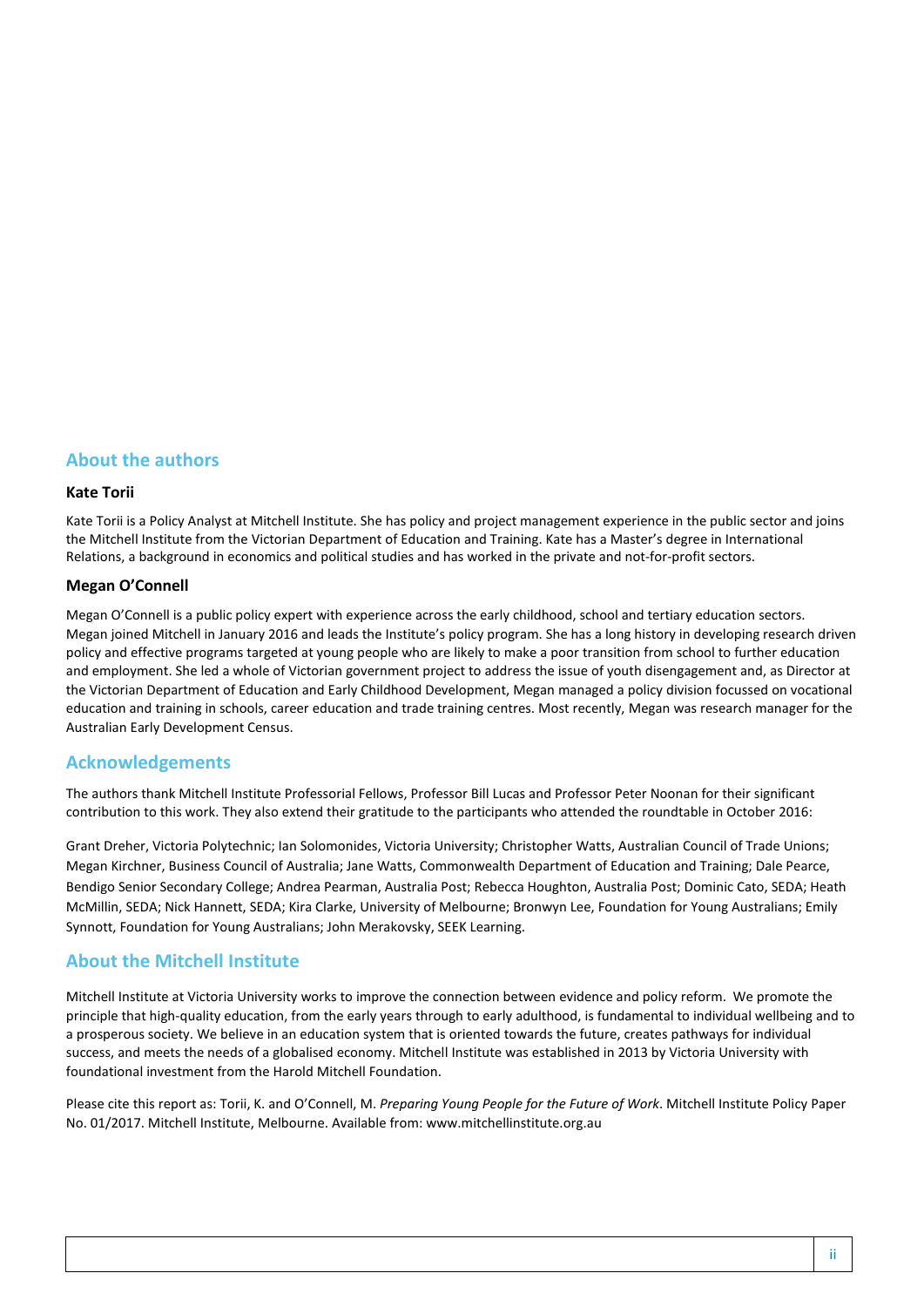# Table of contents

| 1.                                                                                                     |  |
|--------------------------------------------------------------------------------------------------------|--|
| 1.1                                                                                                    |  |
| Is the education system equipping young people with the skills, knowledge and capabilities they<br>1.2 |  |
| 1.3                                                                                                    |  |
|                                                                                                        |  |
|                                                                                                        |  |
| 2.1                                                                                                    |  |
| 2.2                                                                                                    |  |
|                                                                                                        |  |
|                                                                                                        |  |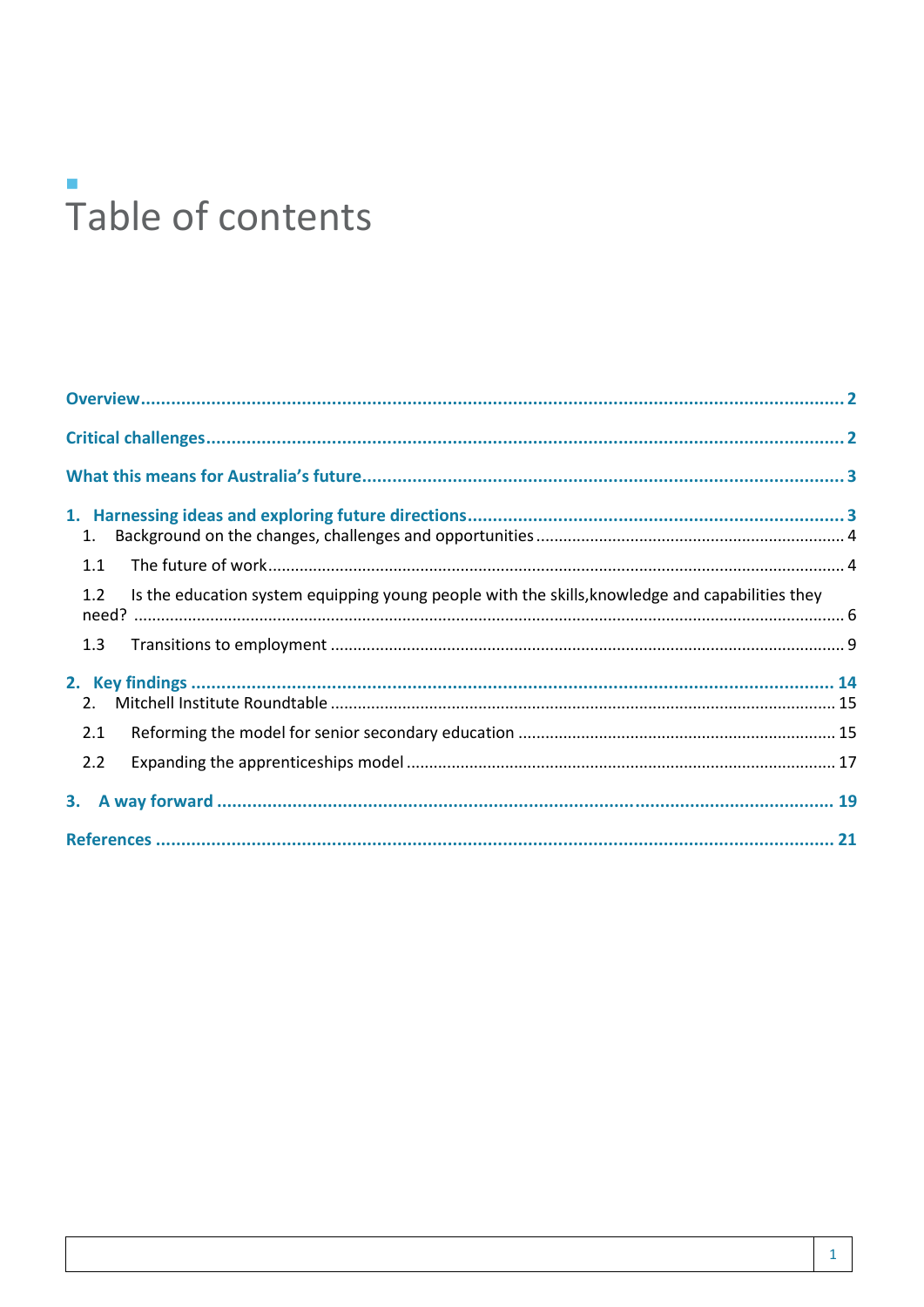### $\Box$ **Overview**

#### In 2016 Mitchell Institute brought together a group of leaders from across Australia to consider a challenge which is putting our nation's wellbeing and future prosperity at risk: preparing young people for the future of work.

This Roundtable of education practitioners, government leaders, policy specialists and researchers put forward two ideas about how Australia's education system can change to accelerate innovation and improve transitions to employment:

- 1. Transforming senior secondary education; and
- 2. Revitalising apprenticeships

The Roundtable purposefully included diverse views and perspectives and even so, there was absolute consensus on the need for change.

#### **Critical challenges**

For many twenty-first century school leavers the journey from school to the workforce is taking longer, and becoming more precarious.

- Youth unemployment has remained high since the onset of the Global Financial Crisis. The unemployment rate of young people (15-24 year olds) averaged 12.7 per cent in 2016, up from 9.4 per cent in 2007 (Australian Bureau of Statistics, 2016a).
- Fewer young people have full-time work. In 2016, 25 per cent of young people aged 15-24 who weren't studying were employed full-time, down from 34 per cent in 2007 (Australian Bureau of Statistics, 2016a).
- A large proportion of young people engage in unpaid work just to get a foot in the door, which makes it harder for those who cannot afford to work for free. A recent study by Oliver, McDonald, Stewart, and Hewitt (2016) found that 58 per cent of 18-29 year olds participated in unpaid work experience.
- The traditionally reliable pathways to a permanent job are not providing young people with the same employment outcomes they once did. The full-time employment rate for bachelor graduates was 71 per cent in 2016, compared to 85 per cent in 2007 (Quality Indicators for Learning and Teaching (QILT), 2016). And around one in four bachelor graduates work in casual positions (Longitudinal Surveys of Australian Youth, 2015).
- Many young people struggle to find employment in the field they studied and trained for, indications of a mismatch between study decisions and employment opportunities. For instance in 2016, only one third (33.2 per cent) of VET graduates were employed in the occupation they trained in (National Centre for Vocational Education Research, 2016a).
- Over a quarter of young people are not fully engaged in education or training at age 24 (Lamb, Jackson, Walstab, & Huo, 2015).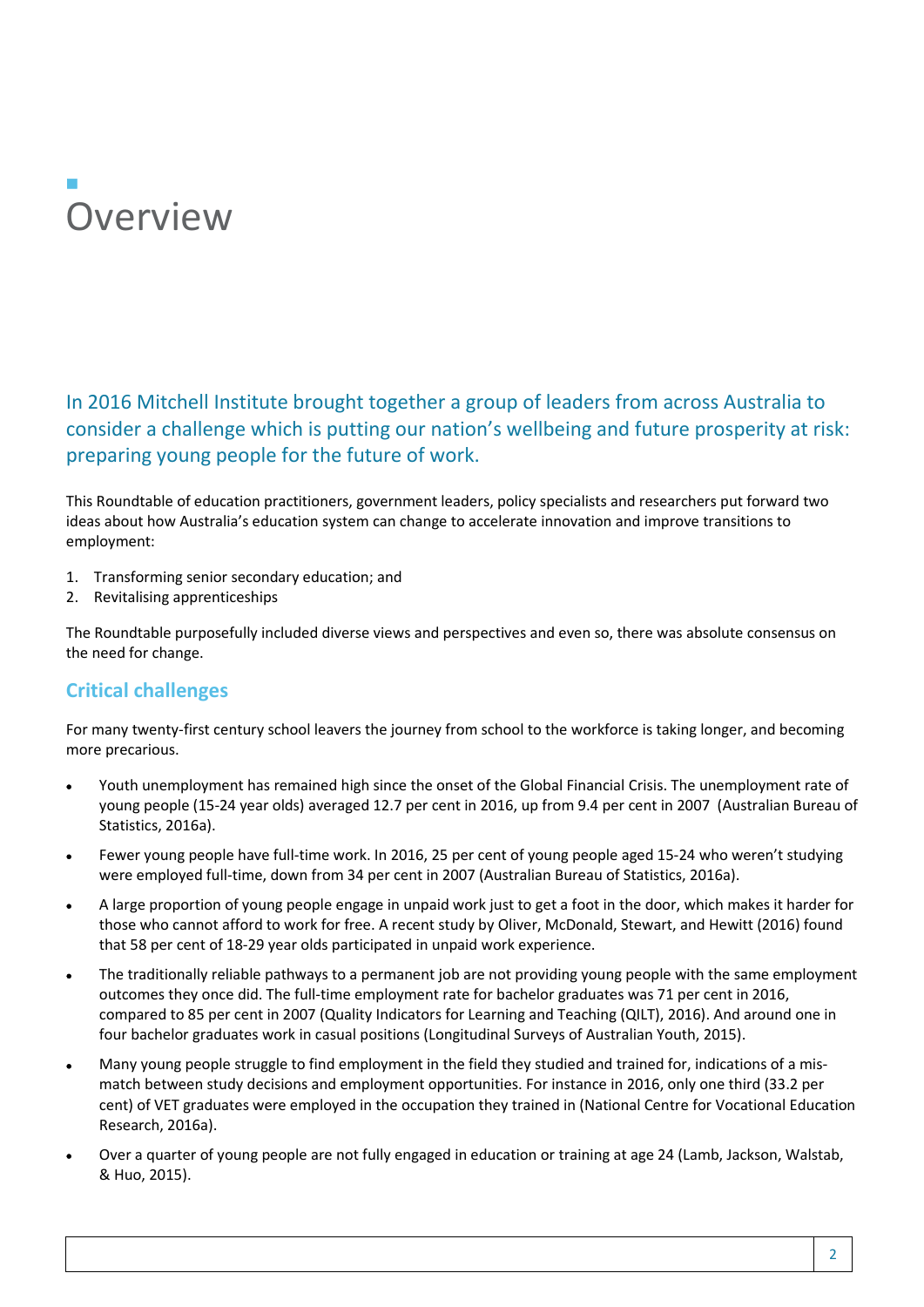In this labour market context, traditional groupings such as 'employed' and 'unemployed' fail to capture the range of experiences common to many young people (Cuervo, Crofts, & Wyn, 2013). Some young people are seeking the flexibility and freedom to balance multiple jobs and studies, while others seek but struggle to find stability and secure incomes.

#### **What this means for Australia's future**

These changes in young people's pathways into work have clear implications for education and economic policy. Education systems have not been designed to foster the types of capabilities needed to navigate complex environments and multiple careers. The basic model of education has been largely static in the face of changes in the broader economy. Many young people are being left behind, and this challenge will only intensify into the future.

Future generations will navigate a vastly different world of work to that of their predecessors. Technology is rapidly disrupting how we live and work – many tasks at the core of low and medium skill jobs are being automated or contracted offshore. Some research estimates that 40 per cent of jobs in Australia are at high risk of being automated in the next 10 to 15 years (Durrant-Whyte, McCalman, O'Callaghan, Reid, & Steinberg, 2015).

Young people will need different skill sets to thrive in technology-rich, globalised, competitive job markets. We need to adapt our approaches to education so that young people are equipped with the capabilities that will enable them to thrive in these complex education and employment settings. And we need citizens with the right skills and capabilities if Australia is to successfully transition from a resource-based economy.

#### **Harnessing ideas and exploring future directions**

#### **Background on the changes, challenges and opportunities**

The first section in this report includes background data and analysis prepared by Mitchell Institute. It delves into some of the challenges facing young people as they make the transition from education to employment. It focuses on the last decade, capturing the growth period just before the global financial crisis hit in 2007-08, and the period of economic downturn and slow recovery. It highlights some transformational shifts underway in the world of work and explores how education systems must adapt to enable young people to make the most of future opportunities.

#### **Mitchell Institute Roundtable**

The second part of the report explores the two ideas discussed at the roundtable: reforming senior secondary education (Years 10 to 12) and expanding and applying the apprenticeships model in innovative ways. This section highlights directions for further research and policy reform.

#### **The next step: strengthening capabilities**

While there are a number of policy, structural and practice changes needed to transform the education system, Mitchell Institute believes that a renewed focus on capabilities must underpin reform. Capabilities can bridge the academic and vocational divide, providing young people with the resources to navigate the future. The final section is a reflection on the importance of capabilities.

#### **What are capabilities?**

*"Knowledge is crucial, of course, but young people need to understand how to find it, how to interpret it, how to utilise it and how and when to act on it." (Lucas & Claxton, 2009)*

Capabilities are the set of skills, behaviours and dispositions which allow an individual to convert their knowledge into meaningful action in a range of different settings (Fox, 2016) .

Types of capabilities (also referred to as noncognitive skills, enterprise skills, 21<sup>st</sup> Century skills) include: critical thinking, problem solving, creativity, curiosity, interpersonal and communication skills, self-regulation, grit, entrepreneurial skills, teamwork and craftsmanship.

There is a growing evidence base for the power of capabilities and employers are increasingly seeking them in young people (Duckworth & Seligman, 2005; Gray, 2016; Heckman, Stixrud, & Urzua, 2006; Schleicher, 2016; The Foundation for Young Australians, 2016).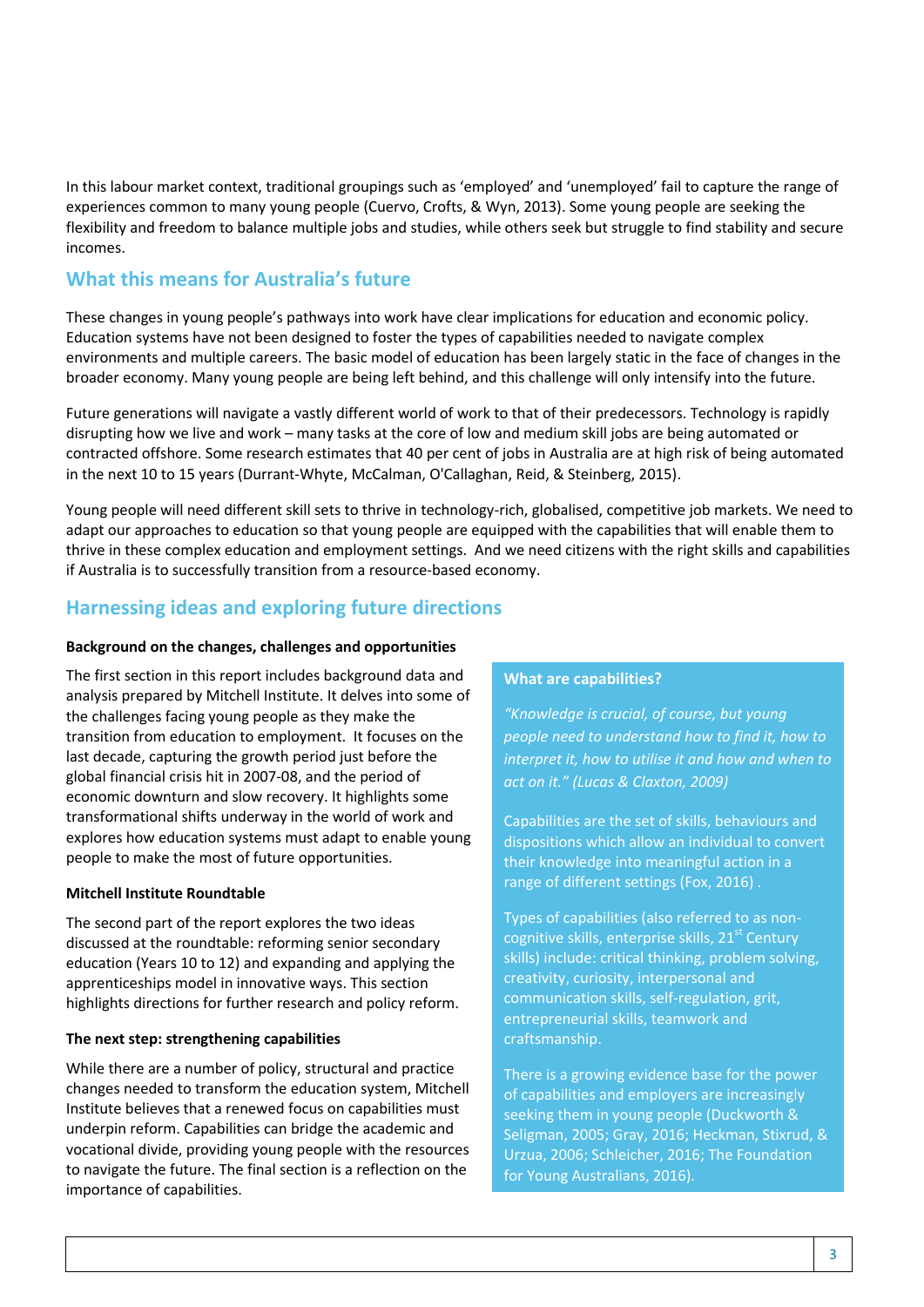## $\Box$ 1. Background on the changes, challenges and opportunities

There are fundamental, structural changes underway in shape of the economy and the organisation of society. Children starting preschool in 2017 may go on to be employed in jobs we haven't yet imagined. Our education systems are not yet adequately preparing young people for the future, and already the data is showing this strain.

The focus of this section is data on the school to work transitions of young people. Where there was once a clear pathway from study to work, it is evident that in the current economic climate, young people are spending longer periods in education and many are taking longer to find their feet in the labour market. The key challenges here relate to:

- Preparing for the future world of work
- The extent to which the education system is equipping young people with relevant skills and knowledge; and
- Fundamental changes in the economy and labour force.

#### **1.1 The future of work**

There are transformational changes occuring to the way we live and work. Economies are becoming increasingly complex and globalised, and new technologies are bringing about unforeseeable disruptions to the world of work (Zhao, 2012). The types of skills that young people will need in order to thrive in the future workforce are changing too.

In Australia, changes to key employment industries are already underway. Employment in the services sector has experienced strong growth – with significant expansion in healthcare and social assistance; professional, scientific and technical services; and retail (Figure 1). Manufacturing, which was the top employment industry at the beginning of the twenty-first century, has been in steady decline.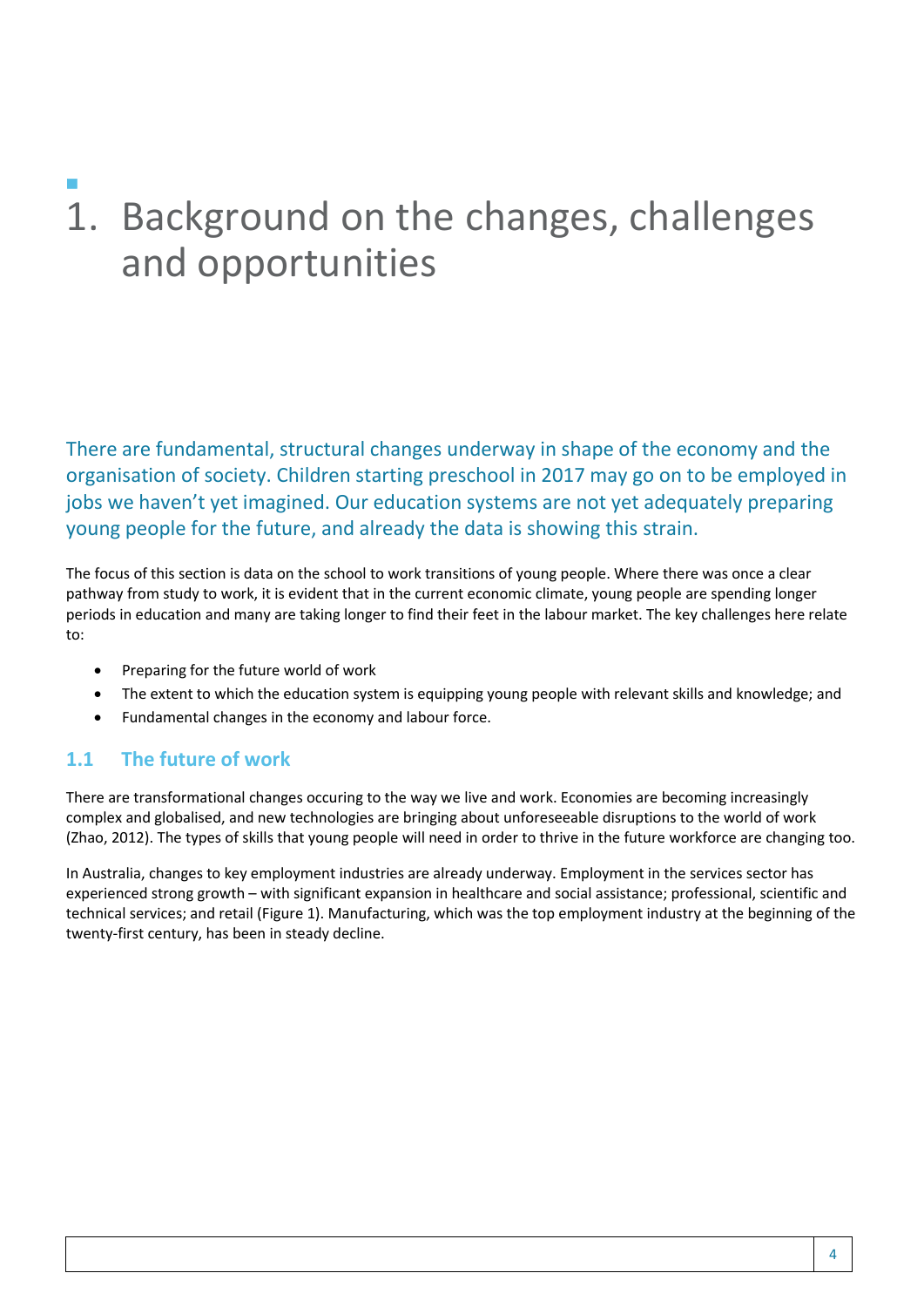#### **Figure 1: Industry growth ('000s)**



*Source: Catalogue 6202.0 - Labour Force, Australia, Dec 2016, Australian Bureau of Statistics (2016a) & employment projections sourced from 2016 Employment Projections, Australian Government Department of Employment (2016)*

Alongside this economic transformation, the types of skills required in the workforce are changing.

The share of jobs in the Australian economy requiring routine processes (both manual and cognitive) has been in decline for a number of years. These 'routine' jobs, which include labourers, machinery operators and drivers and clerical workers, have been highly susceptible to automation, a trend set to continue in the future (Australian Government Productivity Commission, 2016). Some research estimates that 40 per cent of jobs in Australia are at high risk of being automated in the next 10 to 15 years (Durrant-Whyte et al., 2015).

Growth is seen in the 'non-routine' industries, those requiring innovation, creativity, problem-solving, relationships and responsiveness to changing circumstances.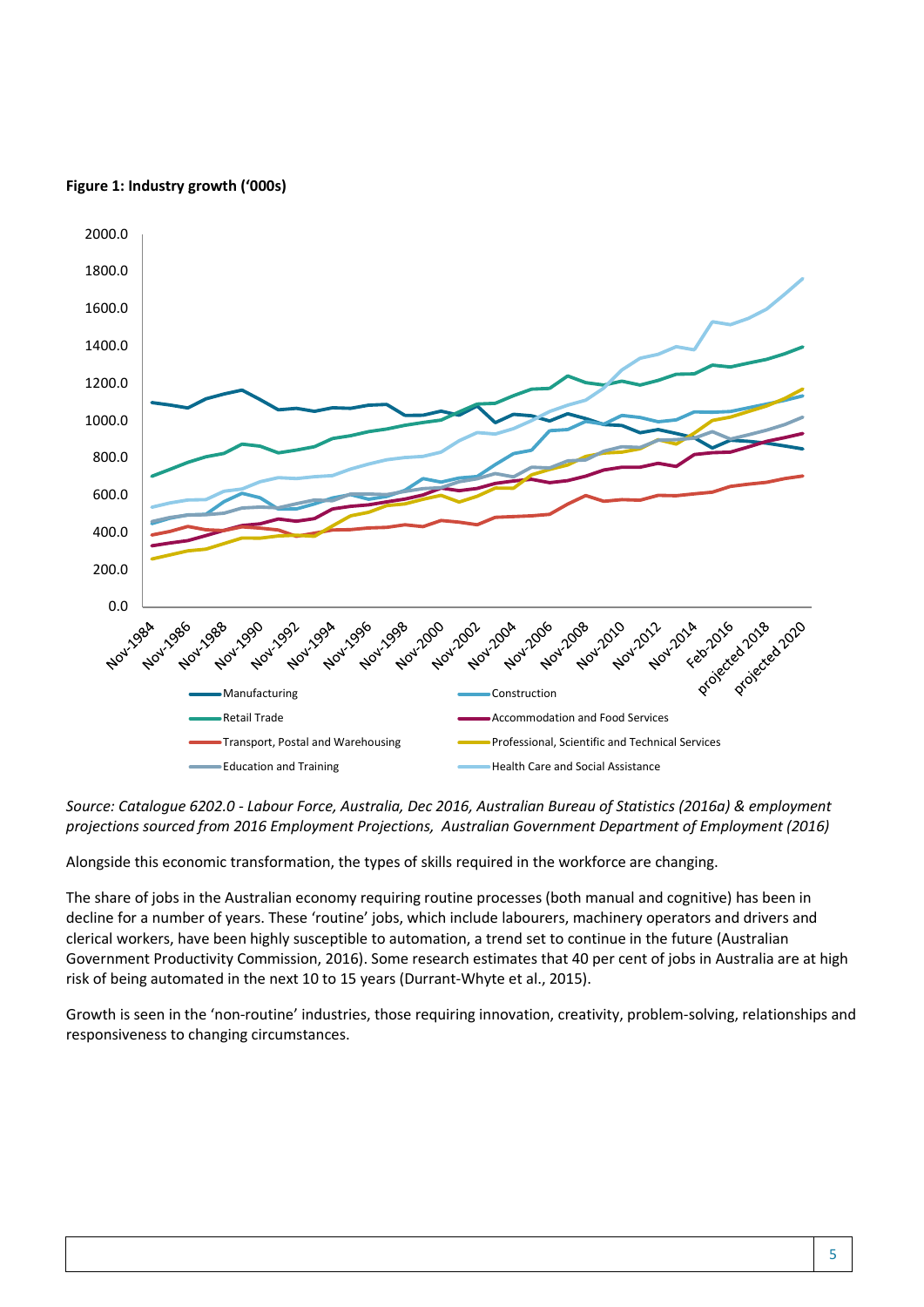#### **Figure 2: Employment by skill type**



*Source: Reserve Bank of Australia, Heath (2016)*

This rapid, fundamental change in the economy has significant implications for education systems which were designed for the economies that developed in the wake of the industrial revolution (Winthrop & McGivney, 2016). For workers to benefit from the employment opportunities brought about by current and future technological developments, they will need to acquire a different set of capabilities than what is currently prioritised.

The Foundation for Young Australians argue that young people will need to be more entrepreneurial than in the past, and that a more transferable set of 'enterprise skills' will be demanded in 70 per cent of future jobs (The Foundation for Young Australians, 2015, 2016).

If schools are to meet the challenge of equipping young people with the skills to navigate the future of work, a substantial shift in current approaches is needed. Leadbeater (2016) argues that to enable young people to adapt and thrive, "learning should promote skills of collaboration and problem solving, making and designing, empathy and emotional acuity, rather than dutiful diligence in following a routine to deliver the expected answer at the appropriate moment."

The OECD advocate for the need to rebuild school curricula and education systems more broadly to prioritise these competencies, to ensure individuals develop creative, critical thinking and collaborative skills, and build the character attributes such as mindfulness, curiosity, courage and resilience (Schleicher, 2015).

#### **1.2 Is the education system equipping young people with the skills, knowledge and capabilities they need?**

In recent decades, Australia has made a lot of ground in increasing education participation and more young people are reaching higher levels of educational attainment than ever before.

In 2016, 83 per cent of young people aged 15-19 were participating in formal study, an increase from 77.8 per cent in 2007, and the proportion of 20-24 year olds in formal study increased from 37 per cent in 2007 to 45 per cent in 2016 (Australian Bureau of Statistics, 2007, 2016b). Australia is ranked  $8^{th}$  of 44 OECD countries in the proportion of people aged 25-64 with a tertiary qualification (OECD, 2016a).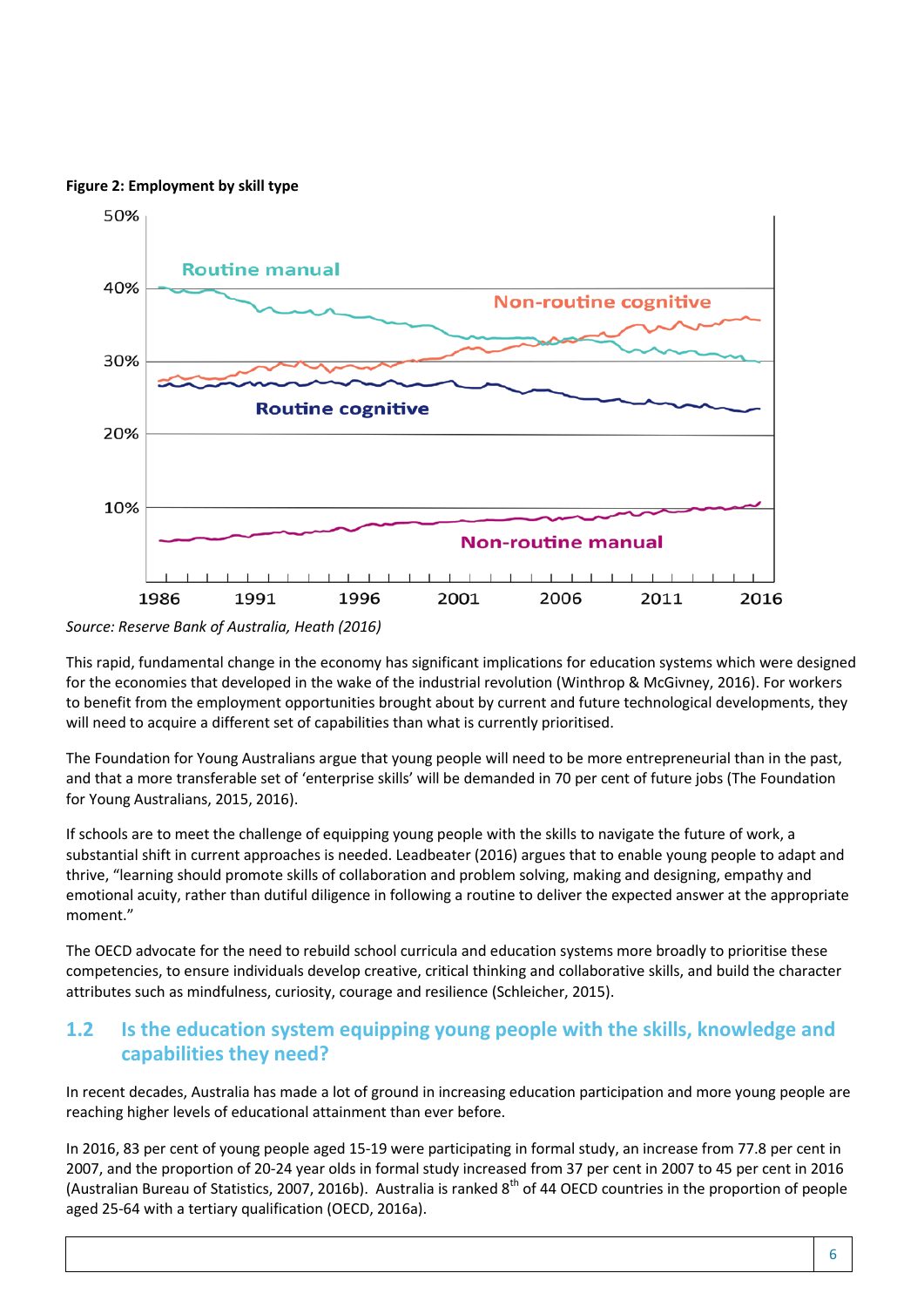This is a significant achievement given that completing school and post-school qualifications are associated with higher levels of employment and income, as well as health and wellbeing, in the long term.

The rapid increase in educational attainment is the result of explicit policy intent. Over the last decade, a series of National Partnership Agreements established targets for increasing education attainment levels of young people and the workforce. Figure 3 highlights the uplift in the proportion of the population with formal qualifications between 2007 and 2017.



#### **Figure 3: Educational attainment indicators**

*Source: Catalogue 6227.0 - Education and Work, Australia, May 2016, Australian Bureau of Statistics (2016b)*

The policy and investment decisions made to reach these targets have facilitated a rapid expansion of the tertiary sector – although increases in funding and participation have been skewed towards higher education rather than the VET sector (O'Connell & Torii, 2016). Investment and participation in VET has been in decline, particularly since 2012, which has the effect of reducing educational opportunities and pathways for many young people (Australian Government Productivity Commission, 2017).

While Australia has been progressing in some areas of education, there continues to be significant gaps and ongoing challenges, as detailed in the sections below:

#### **We are not yet developing the full range of knowledge,skills and capabilities young people need**

Currently at the system level, only narrow measures of education achievement and certain outcomes are captured, valued and prioritised. The two stated goals in the *Melbourne Declaration on Educational Goals for Young Australians*, agreed on by all Australian governments in 2008, are that (Ministerial Council on Education, 2008):

- Australian schooling promotes equity and excellence, and
- All young Australians become successful learners, confident and creative individuals, active and informed citizens.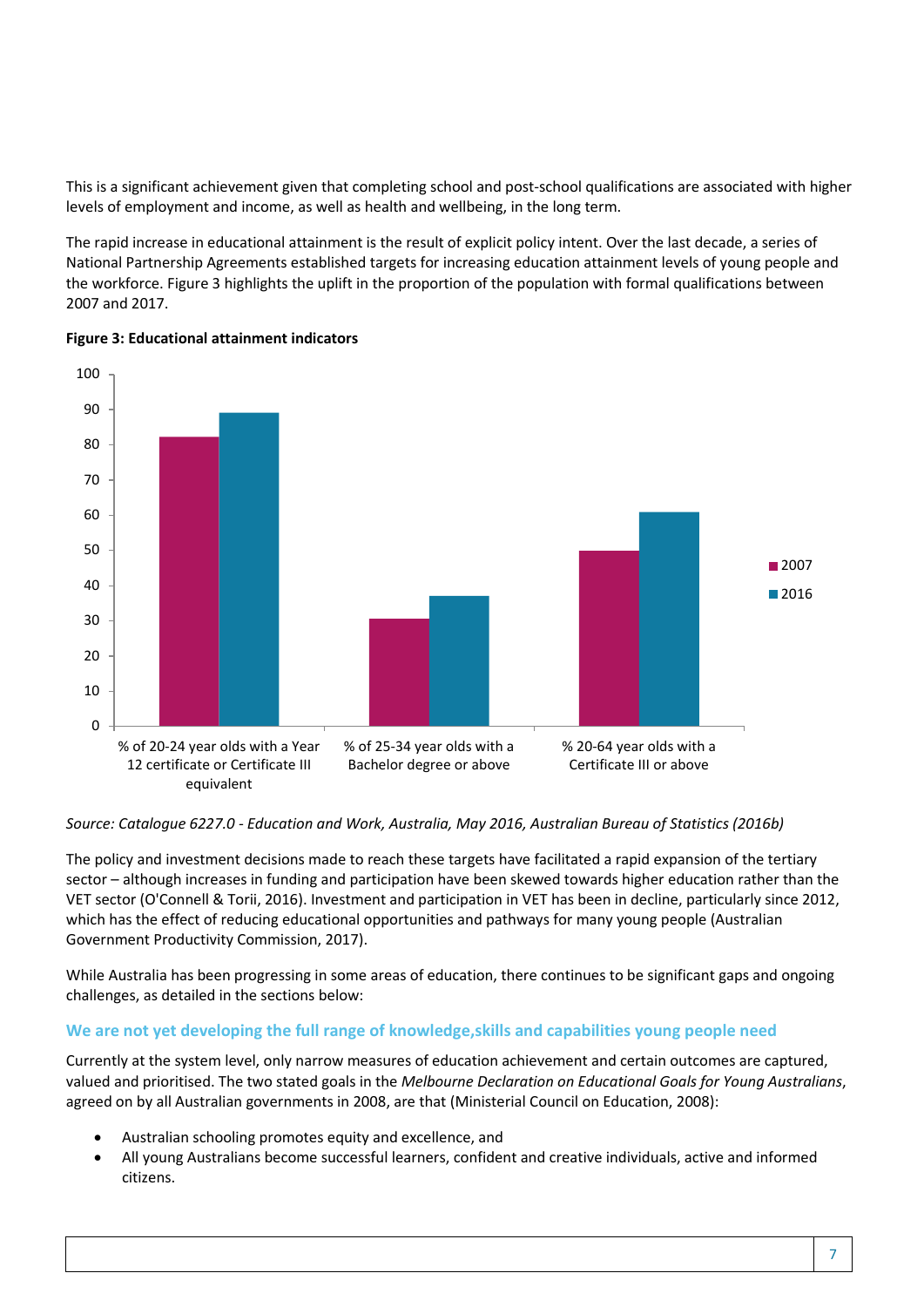Yet outcomes against most of these goals are not systematically measured (Ross, 2014). Narrow proxy measures of academic achievement are made a priority – as demonstrated by the emphasis that many schools place on lifting National Assessment Program - Literacy and Numeracy (NAPLAN) results and Australian Tertiary Admission Ranks (ATAR).

Measures which capture broader cognitive, social and emotional dimensions of children's development exist in the early years via the Australian Early Development Census (AEDC). However as children progress through school, these important measures are not tracked at a national level, and are measured in inconsistent ways, if at all, in the states and territories.

The National Curriculum includes a range of broader learning outcomes – general capabilities such as critical and creative thinking, personal and social capability, and ethical understanding. However, there is no consistent national approach to measuring and tracking the general capabilities, and each jurisdiction is able to determine the extent to which they are assessed and reported (Australian Curriculum). It is not yet well understood by all schools how to teach capabilities, although some schools are moving to include them (Mitchell Institute, 2016).

Without these broader measures of educational achievement, the useful but narrow NAPLAN and ATAR measures are given disproportionate weight and, in a case of the tail wagging the dog, are driving the priorities of teachers, school leaders and education departments.

#### **Overall academic achievement is slipping by national and international standards**

Although school education is privileging academic achievement over the development of broader capabilities, this approach is not succeeding in lifting academic results nor is it adequately preparing young people for the future. A succession of data sources have demonstrated that Australia's achievement is flat lining.

NAPLAN results, at the national level and across year levels, indicate no significant improvements in 2016 from the year before (Australian Curriculum, 2016).

Programme for International Student Assessment (PISA) results show that Australian students' performance declined in reading and scientific literacy between 2006 and 2015, and mathematical literacy declined between 2012 and 2015 (Thomson, De Bortoli, & Underwood, 2016). Similar patterns are evident in other international assessments, such as the Trends in International Mathematics and Science Study (TIMSS) and Progress in International Reading Literacy Study (PIRLS).

#### **Many school students are disengaging from learning**

We are not providing learning environments that are meaningful or engaging for a large cohort of students. Australia's PISA results show below-average levels of cognitive, emotional and behavioural engagement, and each year over a quarter of young people – at least 80,000 students – do not complete year 12 or equivalent by age 19 (Lamb et al., 2015).

Engagement in learning is low and declines sharply as students progress through school. These patterns are observed across the country, for example:

- In New South Wales a 2013 survey of 78,600 students from 172 government secondary schools shows low levels of effort and interest and motivation in Maths and English (NSW Centre for Education Statistics and Evaluation, 2015) (Figure 4)
- In Victoria students' confidence in their own learning is low, declines rapidly as they progress through school and is especially low for Aboriginal and Torres Strait Islander students (Victorian Department of Education and Training, 2016)
- In South Australia, a 2014 study found that more than 60 per cent of teachers in low socioeconomic status (SES) areas reported disruptive behaviour in classrooms several times a day (Goss & Sonnemann, 2017)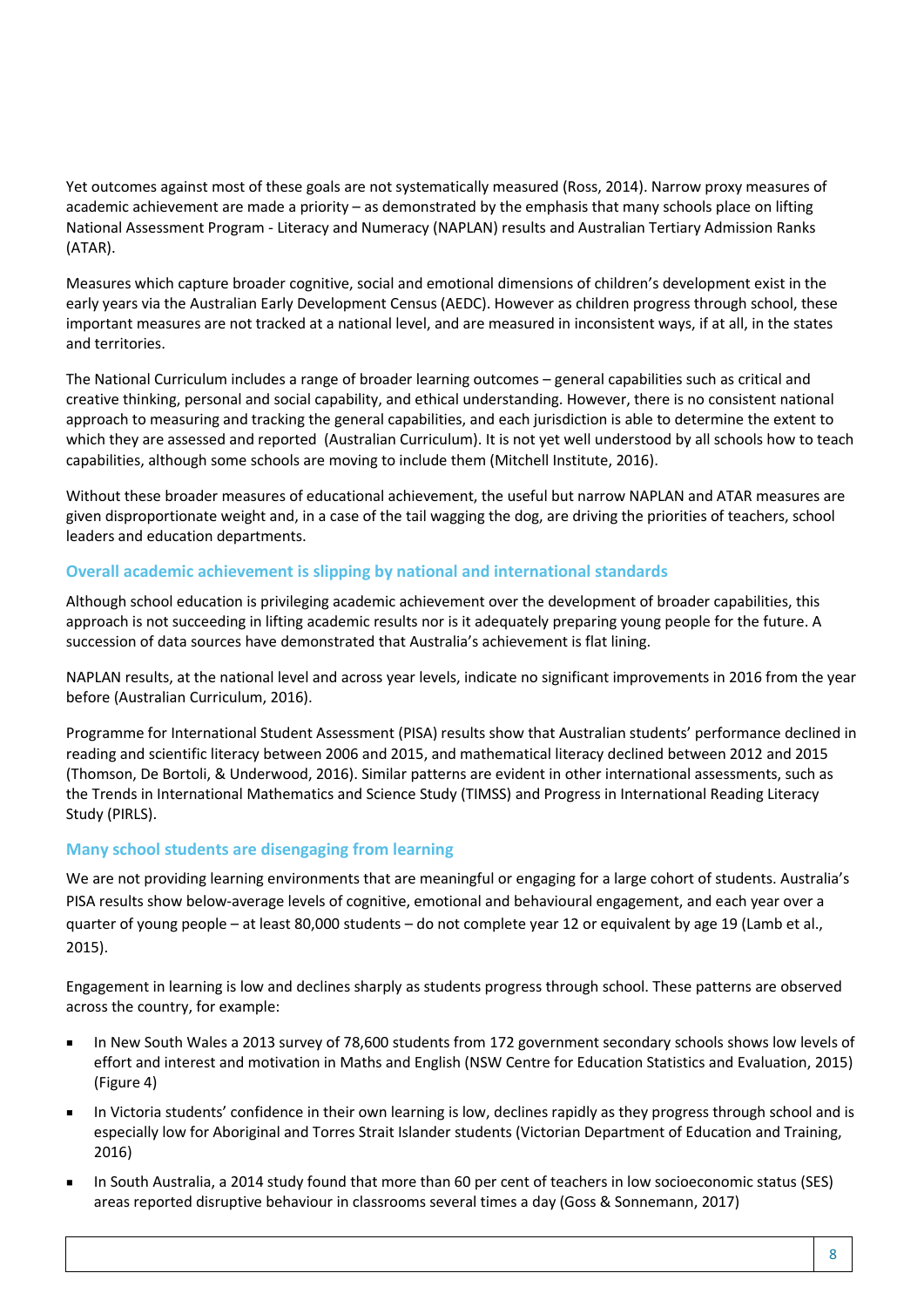

#### **Figure 4: Percentage of students with high levels of interest and effort, NSW government schools**

*Source: Student engagement and wellbeing in NSW, NSW Centre for Education Statistics and Evaluation (2015)*

#### **The VET sector is in decline, reducing access to meaningful educational pathways for many young people**

A high quality VET system is essential for providing pathways to skilled employment in many industries, and to equip the workforce with the technical skills needed to drive economic growth. A university education is not a good fit for all young people, and not necessary for all jobs.

Yet current VET and higher education investment levels are not sufficient to ensure the system has capacity to meet future tertiary level education and training needs (Noonan, 2016b).

The VET sector has been plagued by issues with quality, access, affordability and poor outcomes. Recent performance indicators suggest this trend continues:

- The number of VET qualification completions fell 16.9% between 2014 and 2015 and the participation rate of 15- 64 year olds in government funded VET was 7.6 per cent in 2015, down from 9.9% in 2012 (Australian Government Productivity Commission, 2017)
- VET outcomes are declining, with a significant drop in the proportion of graduates indicating their VET course had improved their employment outcomes (66.8 per cent in 2006 down to 58.2 in 2015), decreasing post-training employment rates (59.1 per cent in 2006 down to 44.3 per cent in 2015) and a reduction in employer satisfaction (84.6 per cent in 2011 down to 76.2 per cent in 2015) (Australian Government Productivity Commission, 2017)

In general, we have successfully boosted educational attainment, but Australia's education system is not succeeding at excellence, engagement, equity or equipping young people for the future.

#### **1.3 Transitions to employment**

The impact of the structural changes in the economy, and the challenge our education systems are facing in meeting the needs of young people, are already evident.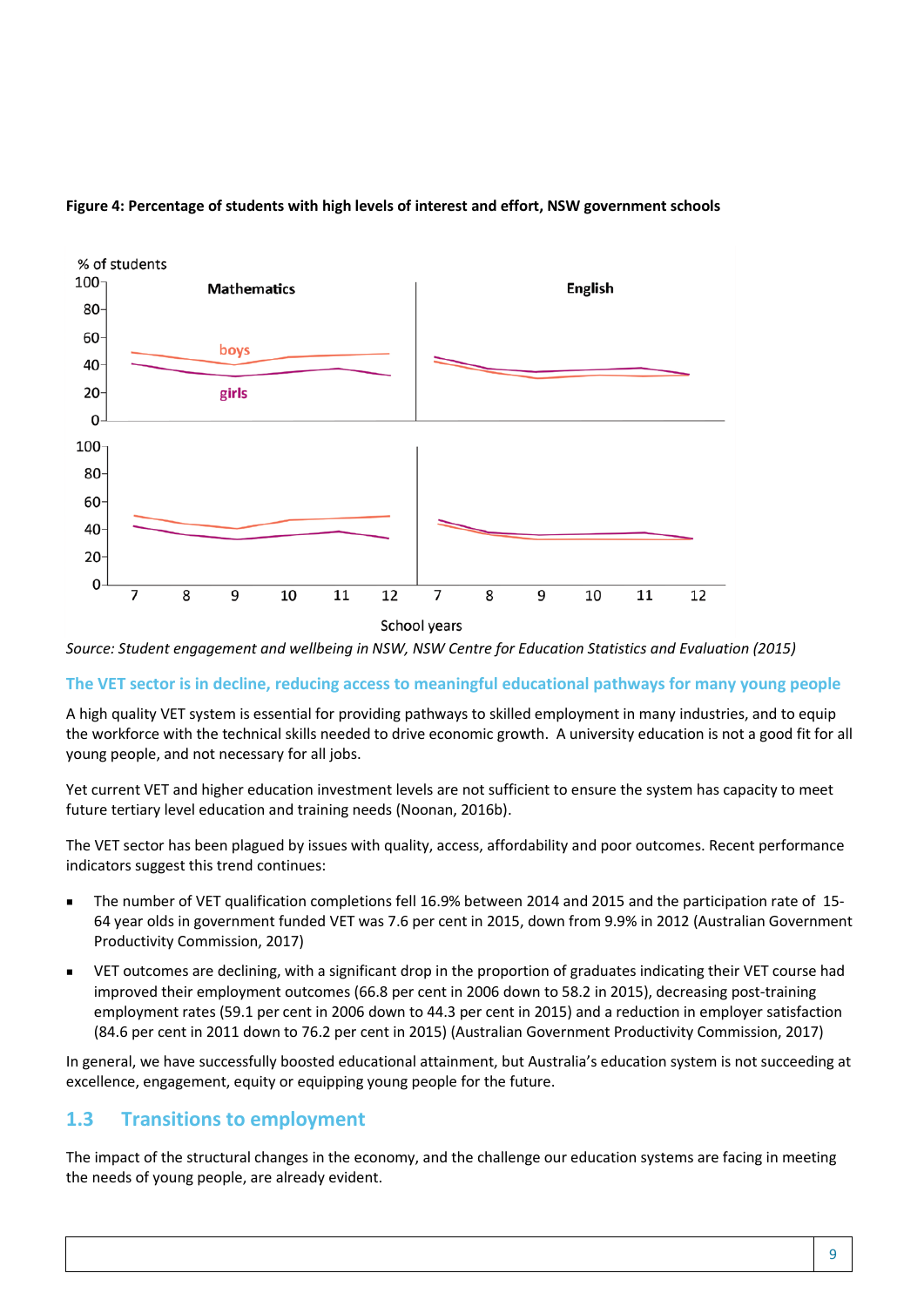Despite improving education attainment, many young people are not faring well in the current labour market – with particularly high rates of unemployment in some regions, and particular groups facing much greater challenges finding and sustaining employment (Australian Bureau of Statistics, 2016a; Brotherhood of St Laurence, 2016; The Smith Family, 2014). Young people tend to be disproportionately impacted in tough labour markets, as has been the case globally since the global financial crisis (OECD, 2016b), but there are fears that youth unemployment is not bouncing back and that structural changes in the economy may leave young people behind.

In 2016, unemployment continued to trend upwards for young people, with over 260,000 15-24 year olds categorised as unemployed. The unemployment rate for 15-24 year olds was 12.7 per cent while the overall unemployment rate in Australia was 5.7 per cent, and trend unemployment data highlights growing divergence between unemployment rates for young people and older workers (Figure 5).



**Figure 5: Unemployment patterns of young people** 

*Source: Catalogue 6202.0 - Labour Force, Australia, Dec 2016 Labour force status for 15-24 year olds by Sex - Trend, Seasonally adjusted and Original, and Labour force status by Sex, Australia - Trend, Seasonally adjusted and Original, Australian Bureau of Statistics (2016a)* 

Unemployment rates for young people have remained at persistently high levels in some regions across the country (Figure 6).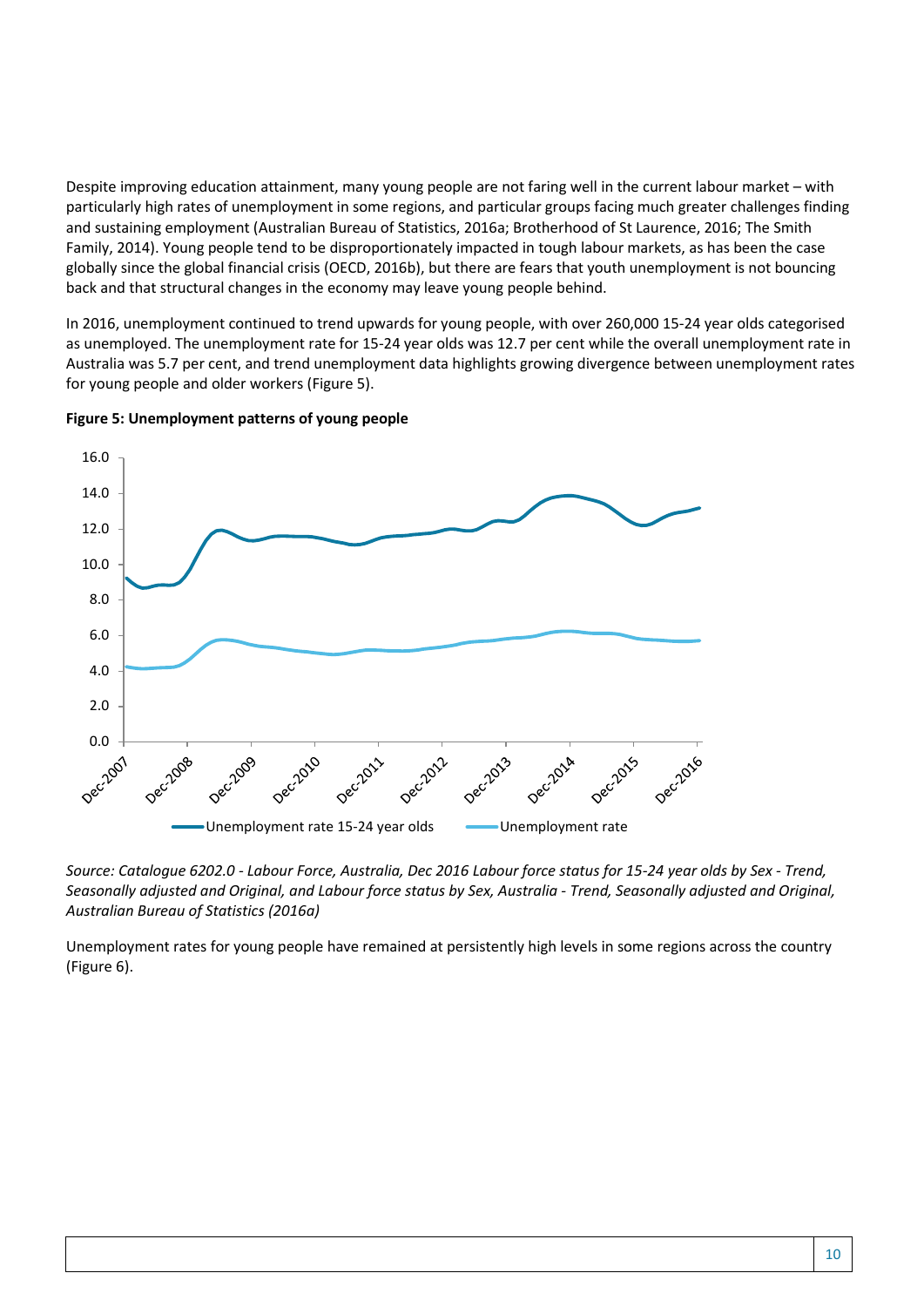

#### **Figure 6: Unemployment rates of young people (15-24) across Australia in 2016**

*Source: Catalogue 6291.0.55.001, RM1 - Labour force status by Age, Australian Bureau of Statistics (2016c)*

A notable shift in employment patterns of young people in recent years has been the growing number of young people in part-time or casual employment and fewer young people with full time jobs (Figure 7):

- In 2016, of the young people (15-24) not in full-time education, on average around 787,000 were in full-time employment (25 per cent), while ten years earlier in 2007 there were 981,000 employed full-time (34 per cent) (Australian Bureau of Statistics, 2016a)
- In November 2007, of the 15-24 year olds not in full-time education, 252,000 worked part-time (9 per cent). This grew to 343,000 in 2016 (11 per cent) (Australian Bureau of Statistics, 2016a)

Casual employment can offer flexibility for young people looking to balance study with work and family, and for those looking to improve their work-life balance. However, it can also be associated with underemployment, unpredictable working hours and pay, and lack of employment security which can be particularly detrimental to vulnerable young people.

The impact of this 'precarity' or uncertainty on young people goes beyond security at work and has flow-on effects on their wellbeing, family formation and housing (Cuervo et al., 2013).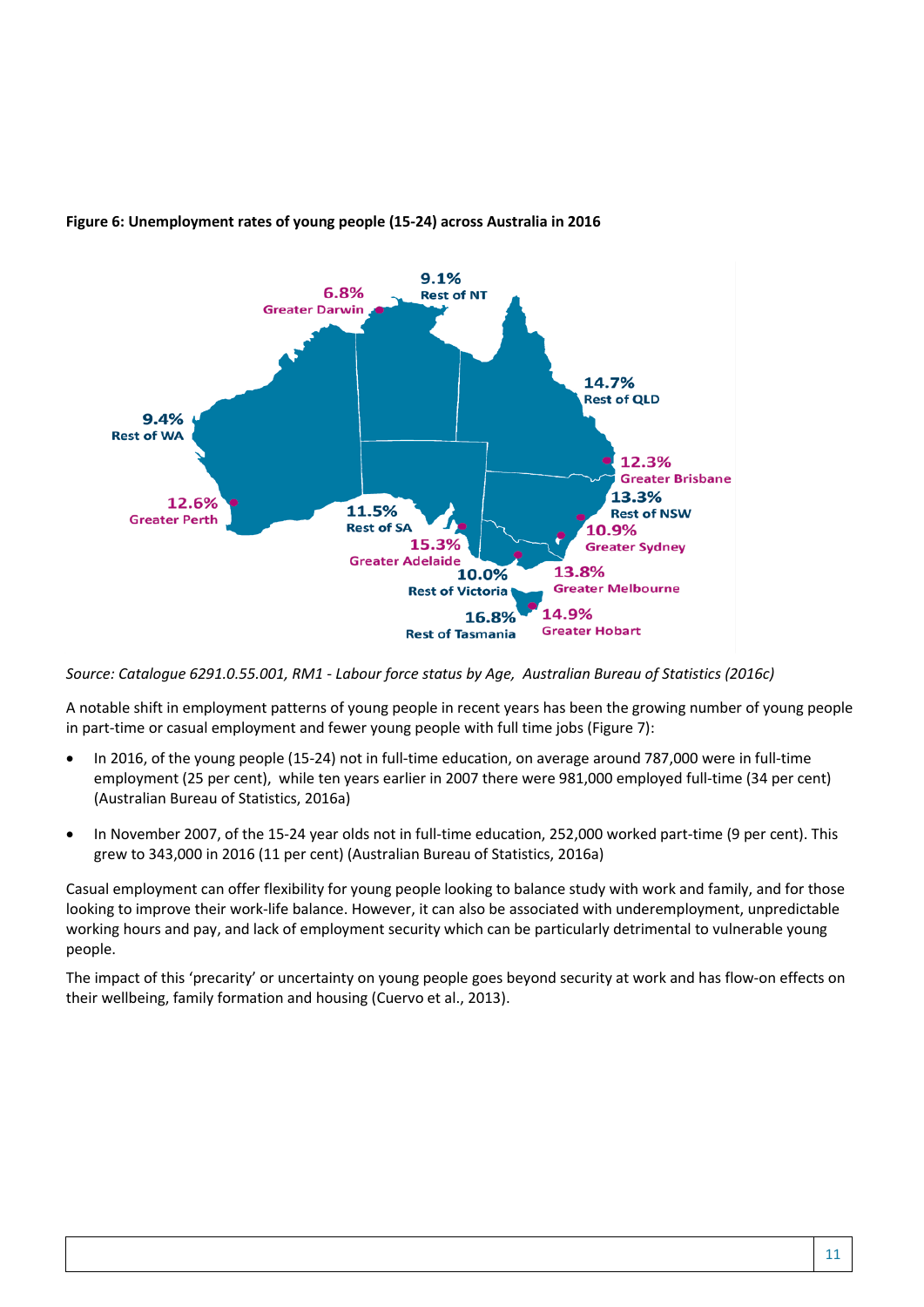

**Figure 7: Employment status of 15-24 year olds who are not in full-time education ('000s)**

*Source: Labour force status for 15-24 year olds by Educational attendance, Australian Bureau of Statistics (2016a)* 

Many young people use further study to improve their credentials as a pathway to finding long-term employment, permanent roles or secure incomes. But in the current economy, these pathways are not as reliable as they once were. For instance, in 2016, the full-time employment rate for bachelor graduates was 71 per cent, compared to 85 per cent in 2007 (Quality Indicators for Learning and Teaching (QILT), 2016).

Areas of study that have a more vocational focus – whether studied through VET or university – tend to lead to better employment outcomes. Fewer students in generalised courses, such as computing and information systems, humanities, culture and social sciences, agriculture and environmental studies, find employment after graduation (Figure 8).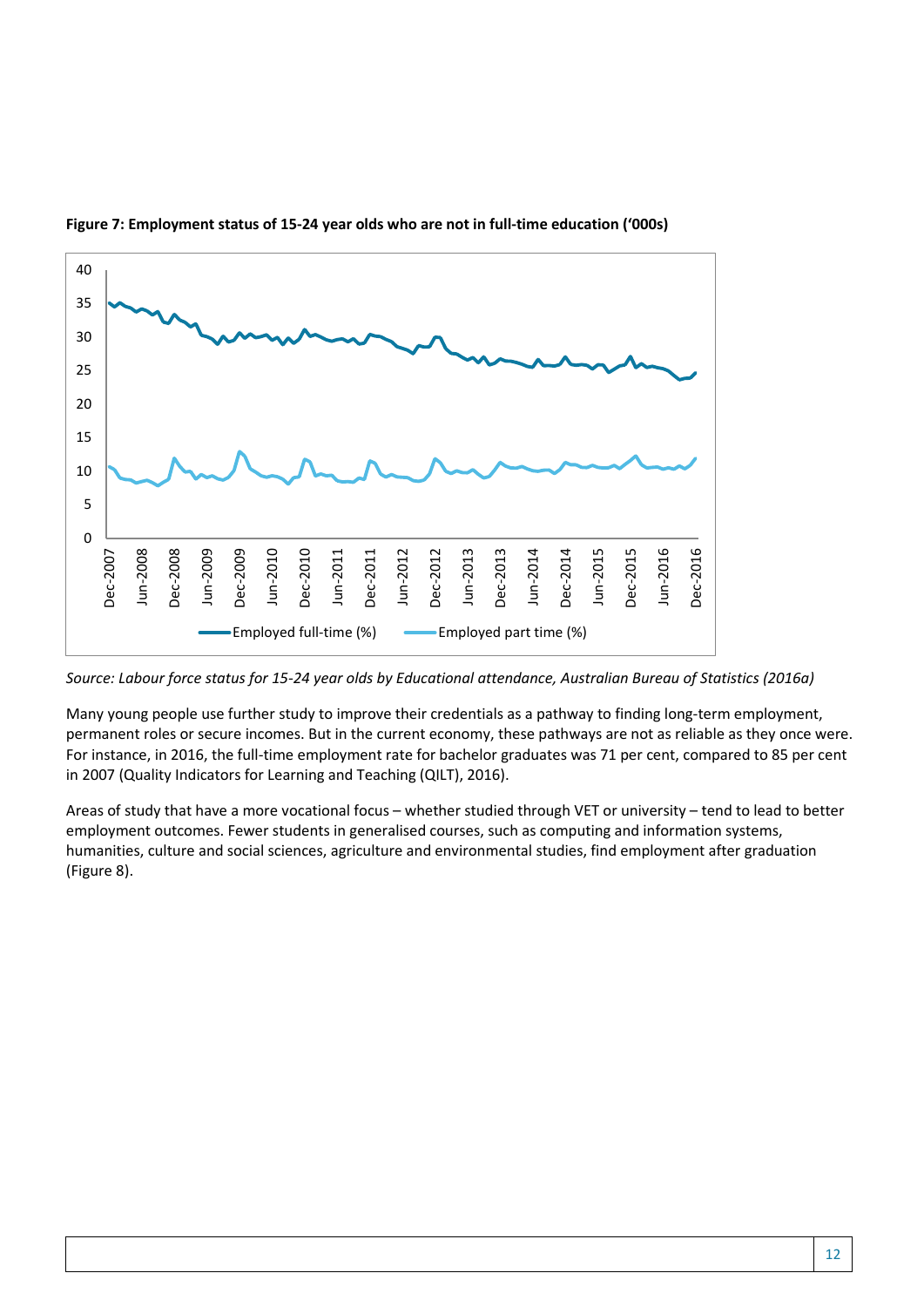

#### **Figure 8: Undergraduate full-time employment rates, selected study areas, 2006–2016 (%)**

*Source: 2016 Graduate Outcomes Survey National Report, Quality Indicators for Learning and Teaching (QILT) (2016)* 

Training models strongly based in employment, such as apprenticeships and traineeships, offered better job prospects:

- In 2016, 92 per cent of trade apprentice and trainee graduates were employed after training (National Centre for Vocational Education Research, 2016b)
- Employer satisfaction with VET was higher for Apprenticeship and Traineeship employers. In 2015, 81.7 per cent of employers engaged with apprenticeships or traineeships were satisfied that the training met the skill needs, while 76.2 per cent of employers were satisfied where VET was a formal requirement for the job (Australian Government Productivity Commission, 2017)

Of the almost 1 million new jobs to be created in Australia between 2016 and 2020, around 483,000 of these jobs will require a bachelor degree or higher and around 438,000 will require a VET qualification (Figure 9) (Australian Government Department of Employment, 2016).

However, the decline in investment and quality of the VET sector means that young people will not be adequately skilled or equipped to take advantage of the growth in the economy.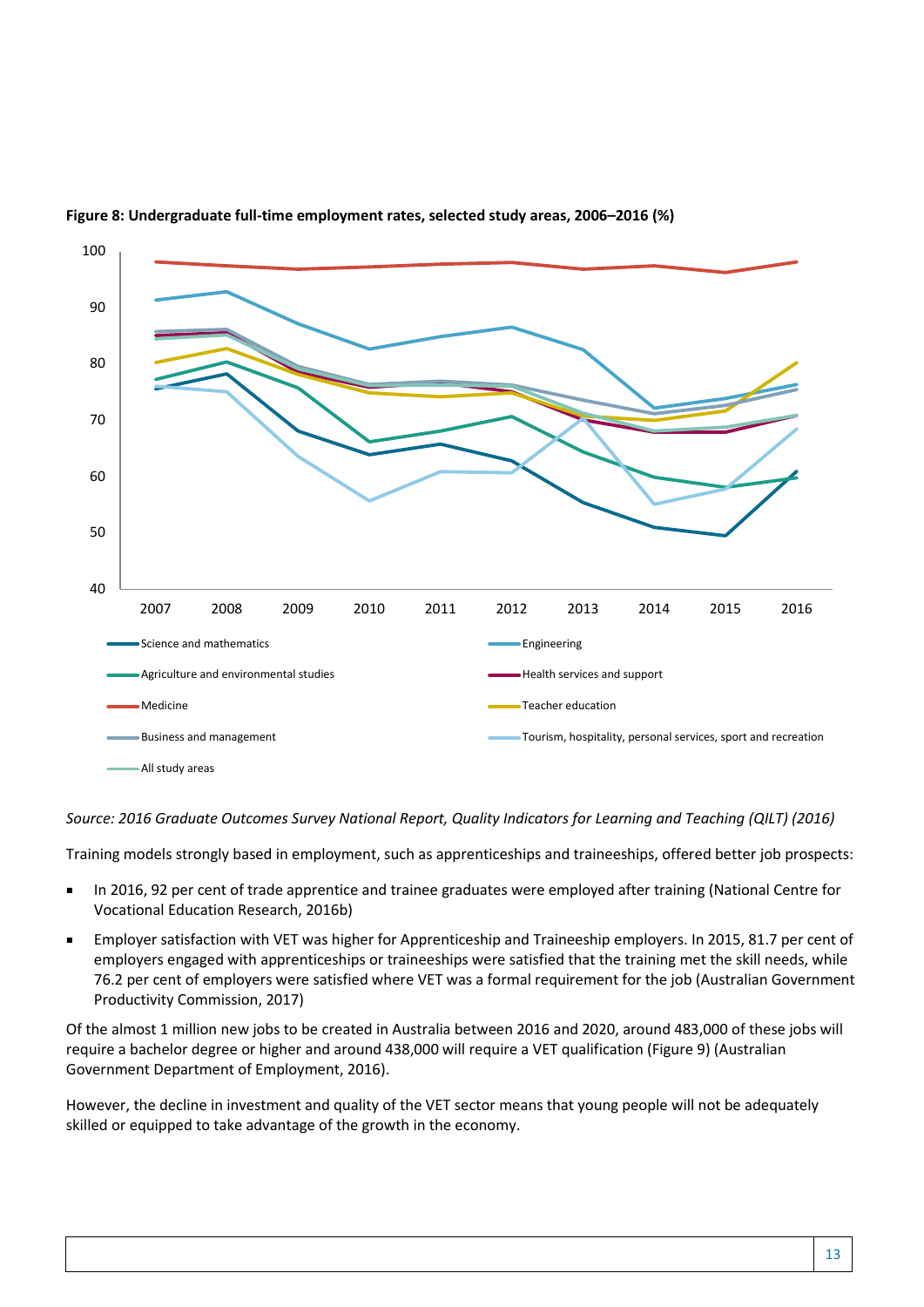

#### **Figure 9: Projected employment growth to November 2020 by skill level ('000)**

Projected employment growth - five years to November 2020 ('000)

*Source:2016 Employment Projections, Australian Government Department of Employment (2016)*

#### **Key findings**

The clear implication of this data is that there is a disconnect between the structure and focus of our education systems, and the needs of young people and the economy. Although progress is being made on embedding the capabilities young people will need into the curriculum, and there are some sites of world-leading practice in Australia, there is more to be done to ensure all young people are adequately equipped for the future.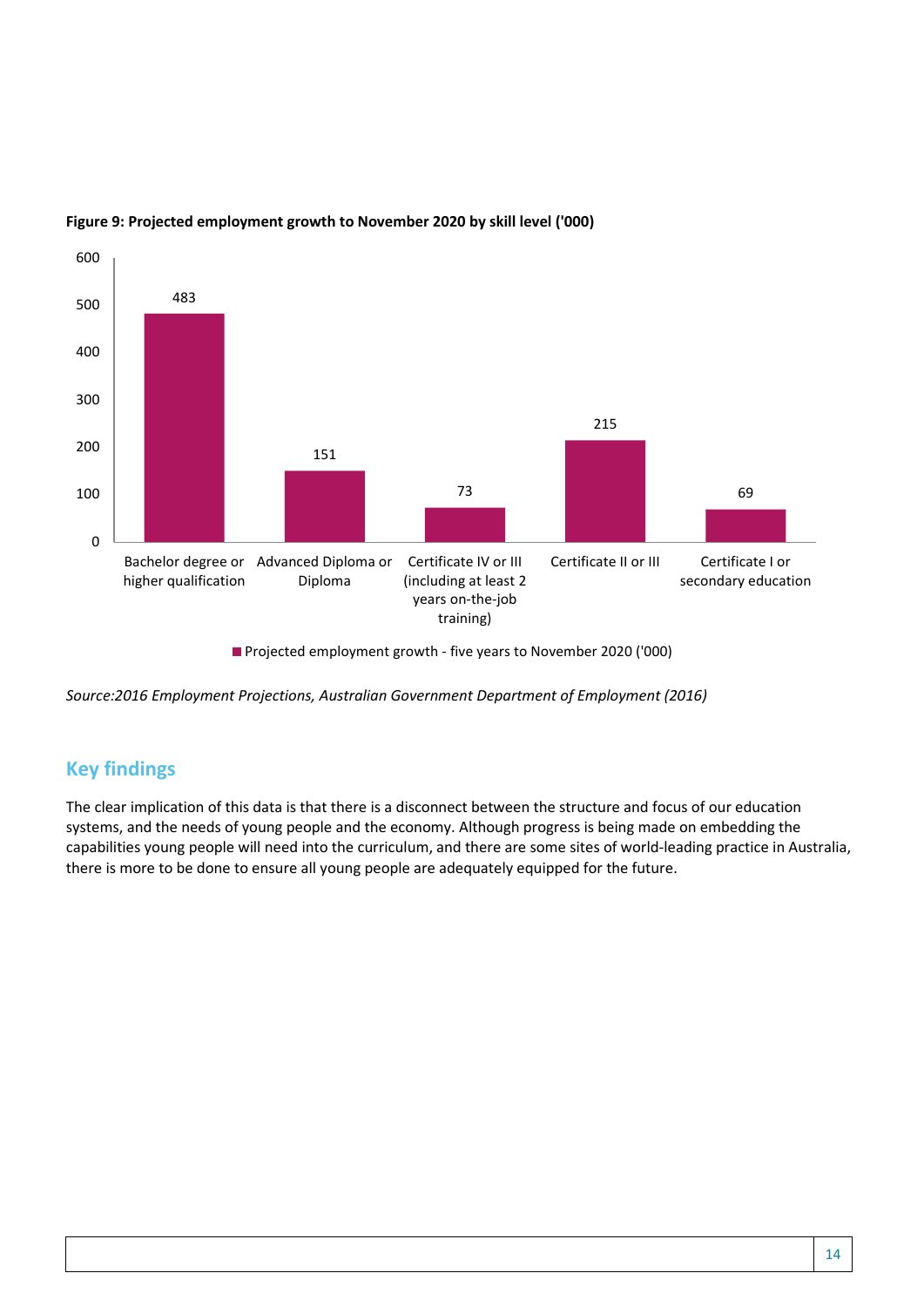## 2. Mitchell Institute Roundtable

Our education system can better meet the needs of young people navigating a complex future. Pursuing the kind of systemic change we need will not be easy. It involves a number of fundamental changes to the way we conceptualise and deliver learning opportunities to young people. However, there are a number of practical and achievable pathways to change.

While there is no silver bullet solution to Australia's educational challenges, exploring innovative ideas and approaches is an important starting point. The ideas discussed here relate to:

- The later years of secondary school, as they are a time when many young people test, explore and develop their interests and make decisions about future career pathways.
- New approaches to apprenticeships, as they have provided an important and effective labour market entry point for generations of young people.

Both of these education and training models hold significant potential for renewal, to meet the changing needs of young people and the economy.

The summary of the Roundtable discussion provided below explores these ideas in greater depth, and brings to light the potential for vocational learning to be used as a platform for developing the capabilities needed for future jobs.

#### **2.1 Reforming the model for senior secondary education**

#### **2.1.1 The issue**

There was a strong appetite at the Roundtable for changes to senior secondary education in Australia, and a shared belief in the importance of a model of education that embraces real world and applied learning for all students.

The Roundtable identified a number of additional significant challenges with the model of separating academic and vocational pathways:

#### **The separation of academic and vocational learning**

- All young people irrespective of whether they pursue a trade, service or professional career need a foundation in broader capabilities such as problem solving, communication and collaboration, as well as deep knowledge, technical skills, and literacy and numeracy. Yet, while school students have the option of studying both academic and VET subjects, the two streams of learning are rarely interlinked, meaning students will learn either academic content-based knowledge or vocational technical skills, but rarely engage with both content and application.
- The separation between vocational or academic streams may also be exacerbating inequality, given students from disadvantaged backgrounds are more likely to be encouraged to pursue vocational pathways. This has been found to be the case for Indigenous students in some regions where "cohorts of students are directed toward these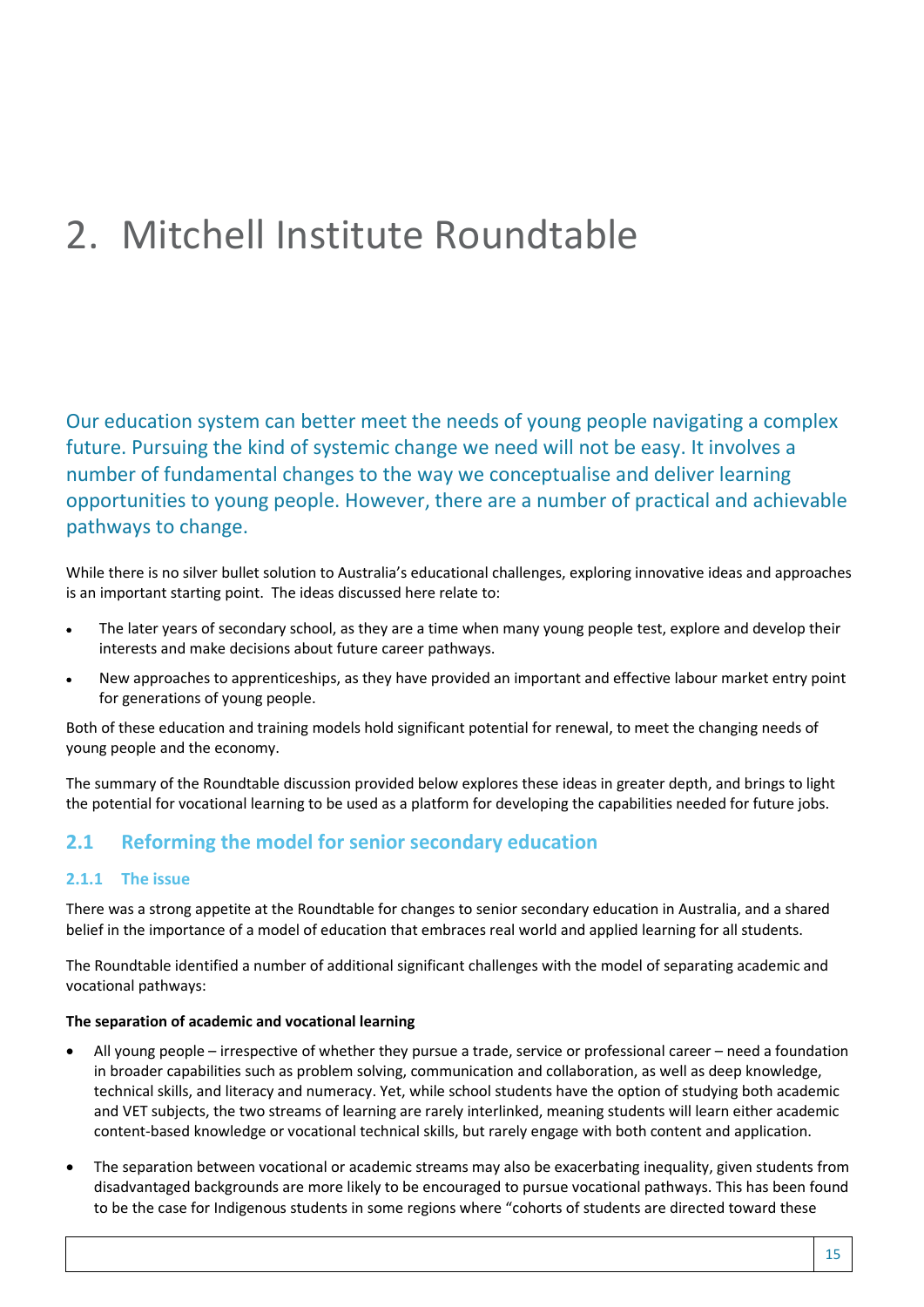options on assumptions about their culture or SES backgrounds" (Luke, Cazden, & Coopes, 2013). A key qualifier here is that vocational pathways may be lower quality, and afforded less importance, than academic pathways. In other countries, where vocational pathways have prestige, the issue of streaming is less problematic as either pathway is high quality.

#### **Community preference for academic pathways over VET qualifications**

- There is a persistent tendency for many parents, students and schools to view VET as a much less prestigious and valuable pathway, compared to the academic pathway that leads to university. Devaluing vocational learning can unfairly stigmatise young people undertaking vocational qualifications, and can lead to young people pursuing an ATAR instead of a pathway that may suit their interests and learning needs better.
- Given that school funding levels are driven by enrolment numbers, schools may feel they must prioritise academic achievement over providing quality VET opportunities in order to attract and retain enrolments.

#### **Limitations of the current VET framework in schools**

- Using the national VET framework in the school system, under current settings, does not meet the needs of many students. National VET qualifications focus on developing the technical competence for specific tasks in the workplace, with training packages largely oriented around very specific fields of work. However, most school students do not use the VET qualifications they obtain at school to go directly in to a job, and most do not continue on to higher level qualifications in the same area.
- The training package model is not sufficiently flexible to provide vocational learning opportunities which deliver transferrable skills and prepare young people for a broad range of occupations.
- Students could benefit from gaining the capabilities that underpin employment in multiple fields or across job clusters (such as resilience, collaboration, lifelong learning, problem solving, entrepreneurial skills) (FYA 2016). A strong grounding in these core capabilities will better enable them to navigate multiple careers as well as continue with their learning if this is a chosen path

#### **2.1.2 Potential solutions**

A range of possible reforms and solutions were raised at the forum. The four key priority areas identified are:

- 1. **Prioritising building young people's capabilities:** Supporting and equipping educators to cultivate young people's capabilities within both academic and vocational learning streams. This would involve recognising the capacity of both streams to equip young people with technical and academic knowledge and the mindsets and characteristics they need to navigate a changing workforce.
- 2. **Valuing vocational education:** Shifting community perceptions about different and valued pathways, including the value of VET and limitations of focussing only on academic learning. However, to achieve a shift in the narrative about the value of vocational education, it will be necessary to improve the quality of VET across the whole system, and respond to the reputational damage that has occurred. Part of this includes a focus on the VET workforce – teacher training receives much focus on the government agenda but the capacity of the VET workforce, particularly with regards to educating young people, is rarely addressed.
- 3. **Navigating employment:** Improving career exploration and career guidance options for school students to expand young people's understanding of the variety of pathways available, the core skills and attributes needed within various job clusters, and a focus on developing young people's ability to identify their strengths and interests. This will equip them to more effectively match their strengths with study and employment opportunities and successfully navigate career opportunities.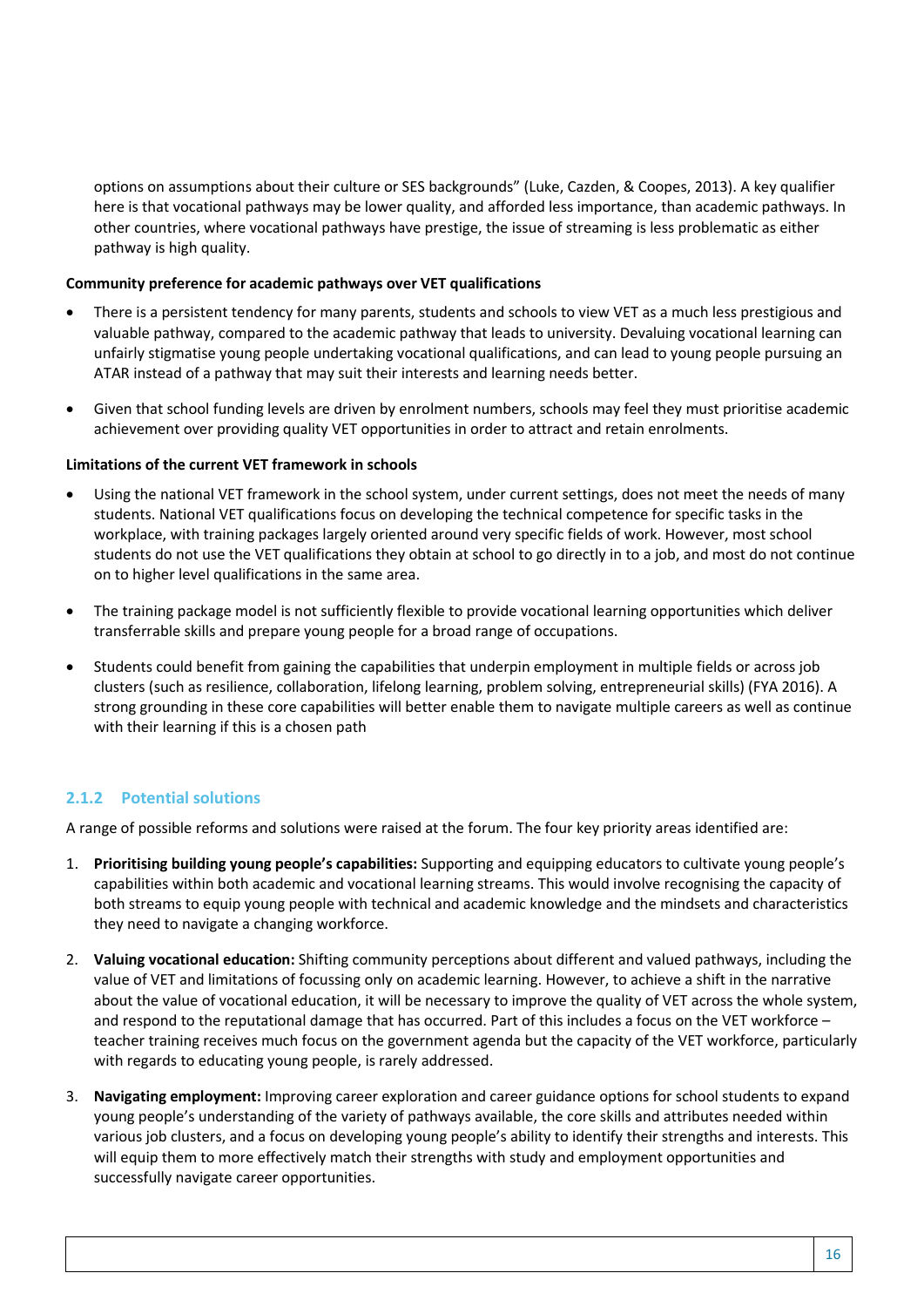4. **Meaningful vocational education**: Reforming VET in Schools policy by expanding the framework through which VET in Schools is taught and assessed is a necessary reform. In particular, greater flexibility is needed so that schools are not wedded to the national training packages and can better meet the needs of young learners.

#### **2.2 Expanding the apprenticeships model**

#### **2.2.1 The issue**

Apprenticeships have a long and successful history of providing young people with highly effective work-integrated learning and secure employment pathways. They have traditionally been confined to specific industries and trades, but hold enormous potential for other sectors.

The Roundtable discussed the idea of expanding apprenticeships to more industries and for different types of qualifications. This would involve building on the success of current apprenticeship models by, for instance, exploring bachelor degree-level apprenticeships, or apprenticeships in emerging and growth industries such as the caring industry and professional services.

Apprenticeships provide a model of learning that is highly embedded in the workplace and combines skill and knowledge development. Apprenticeships enable young people to get the benefit of off-the-job institution-based training and qualifications, as well as directly developing and applying their skills in paid employment. The trend towards more young people doing unpaid work in order to gain workplace experience, as explored in Oliver et al. (2016), suggests that education models that provide workplace experience can offer real benefits in the contemporary youth labour market.

Traditionally, apprenticeships provided a starting point in the labour market for young people not going beyond the compulsory years of school. The apprenticeship model has been primarily used to train workers in traditional trade professions – such as electricians, plumbers and builders. Apprenticeships usually take 3-4 years to complete, and are predominantly undertaken at the Certificate III and IV qualification level. In 2015, there were approximately 278,600 apprentices and trainees in training, representing 2.3 per cent of Australian workers (National Centre for Vocational Education Research, 2015).

Traineeships were introduced in Australia in 1985 and apply the same model but to non-trade occupations such as retail and service jobs. Traineeships are generally shorter in length and completed at lower certificate levels. The removal of incentives paid to employers in traineeship occupations, along with generally poor quality and low completions rates have plagued the traineeship model (Noonan, 2016a). Burke (2016) notes that traineeship commencements fell 50 per cent between 2012 and 2014, indicating the importance of getting policy settings right.

The UK is experimenting with degree apprenticeships in non-traditional areas such as digital and technology, banking and engineering. In this model, employers, universities and professional bodies co-design new degrees combining a full bachelor's or master's degree with employment. 'Trailblazer Apprenticeships' have also been introduced in the UK, radically changing the traditional design of apprenticeships by enabling groups of employers to create apprenticeships that suit their needs (Delebarre, 2015). These models are well established and highly effective in parts of Europe (Universities and Colleges Admissions Service (UCAS), 2017).

Roundtable participants raised a number of challenges and opportunities:

- **Current apprenticeship numbers are in decline –** fewer young people are starting apprenticeships, which may indicate that the current model is no longer meeting the needs of young people or employers effectively.
- **Apprenticeships are not being widely adopted in areas of employment growth –** some of the traditional apprenticeship occupations are declining and so apprenticeship numbers are falling too. Attempts to use shorter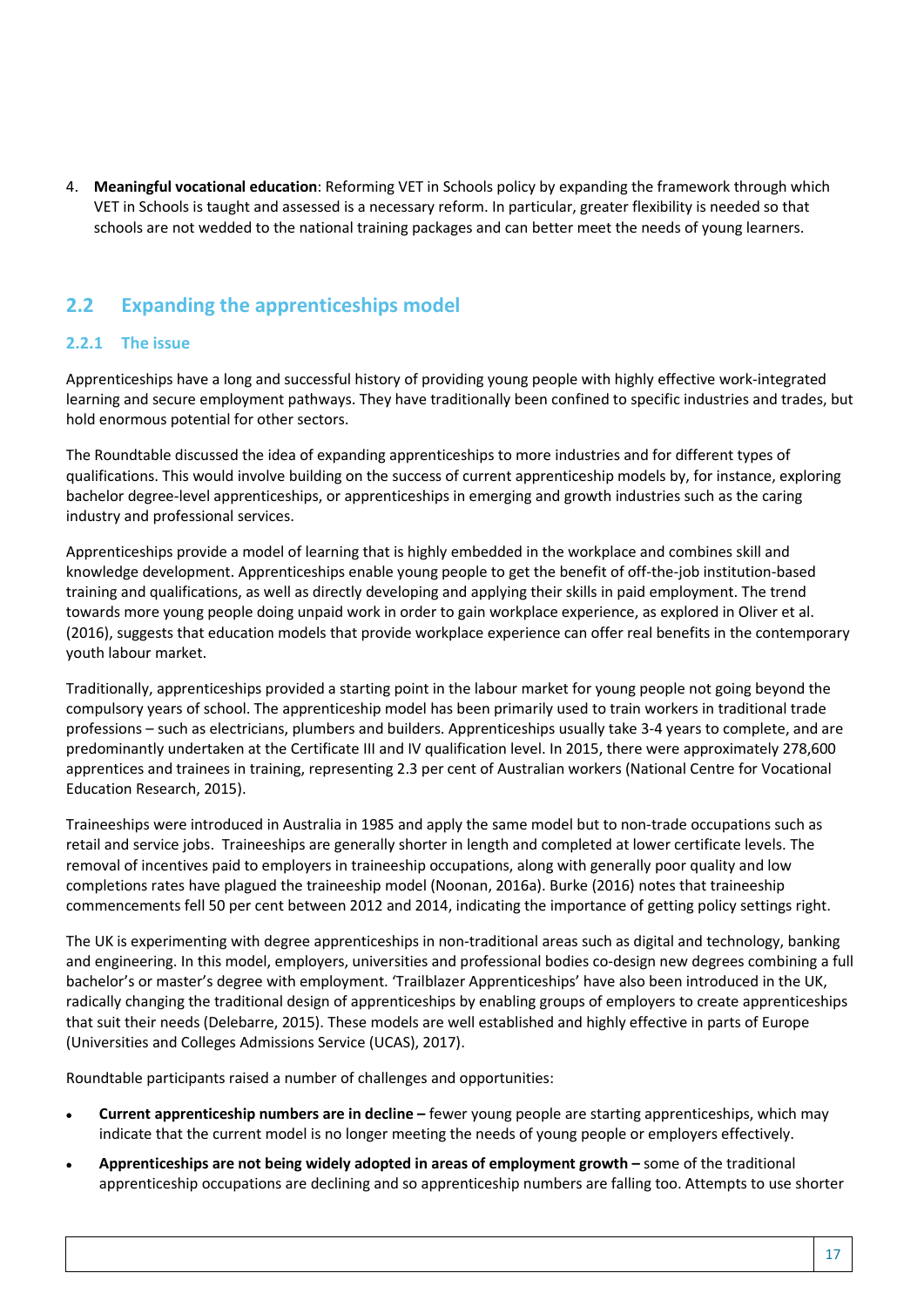length traineeship models in the non-trade industries has not developed as a successful platform for the high-skill occupations, in part because of issues with quality.

• **Narrow definition of apprenticeships –** it could be difficult to separate the concept of apprenticeship as a 'job with a lot of learning' from the current framework and context of apprenticeships in Australia. Australian Apprenticeship programs are well established in particular industries and involve training and employment contracts formalised in workplace relations frameworks. Applying this same model to different industries would be complex and may carry some risks.

#### **2.2.2 Potential solutions**

The apprenticeship concept – a job that integrates a high degree of hands-on and accredited learning – offers a strong value proposition for young people today and in the future. In order to expand innovative apprenticeship-like models in Australia, it was discussed that further work would be required in the following areas:

- 1. Further research into different forms of apprenticeship models and the key design features that underpin success, including learning from past challenges with other models, such as traineeships.
- 2. Engaging new industry players to co-design, trial and evaluate different types of apprenticeship-like models, to build evidence, confirm proof-of-concept and guide scale-up.
- 3. Careers advice and career navigation support that enables a wider cohort of young people to explore apprenticeships as an alternative pathway to employment.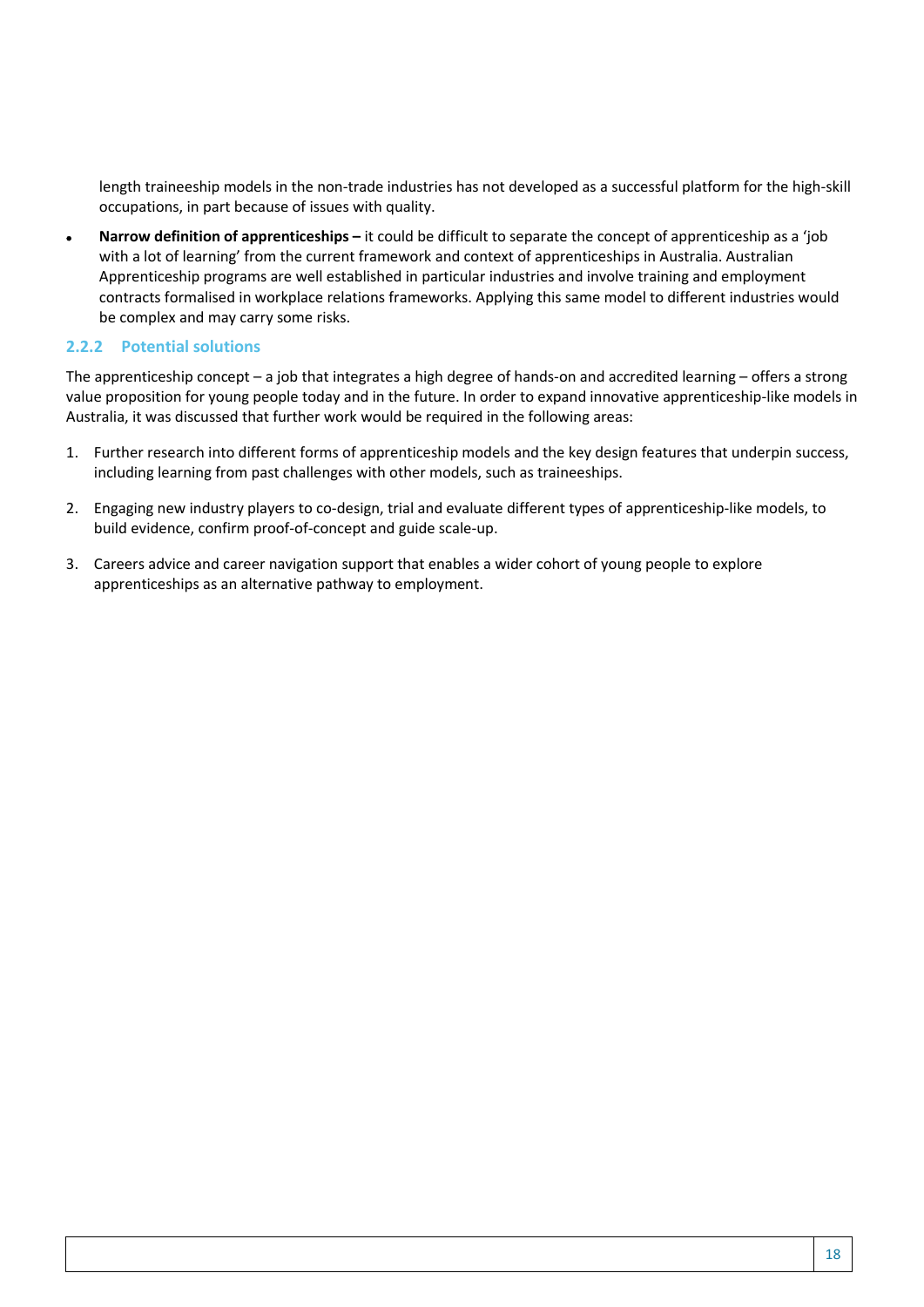# 3. The next step: strengthening capabilities

Of all the priority areas raised in the roundtable, prioritising capabilities is the most pressing, and the most 'ready' solution. Strengthening capabilities can help bridge the academic and vocational divide. Governments need to prioritise the teaching, testing and reporting of achievement in capabilities alongside core curriculum. For capabilities to count they need to be measured and reported at a national level, assessed in schools and communicated to parents and considered alongside or contribute to ATAR.

While capablities are gaining traction locally and internationally (Schleicher, 2015), they have featured in policy documents for more than a decade to little effect. Further work is needed to build parent and community understanding.

Overwhelming emphasis in education is on literacy and numeracy and whilst these are pivotal foundation stones, these underpinnings and content alone will not serve young people well. Evidence about how capabilities improve transitions, employability and life outcomes needs to be collected and shared with the broader community, including with teachers and principals.

More work is also needed to understand exactly how and where capabilities best develop, between home, work and school and within and across domains. Consideration of whether capabilities feature in their own right or across key subjects is neccesary – are some subjects more likely to develop capabilities than others? Should senior years' curriculum be amended to test and assess domain specific capabilities? Further work with schools implementing capabilities in the curriculum is likely to wield useful insights to answer these questions.

#### **Learning from the past**

Debates about capabilities are not new. Employability skills have been incorporated into training packages for over a decade. The development of non-technical skills, generic skills or employability skills has featured in various national vocational learning frameworks such as the Core Skills for Work Developmental Framework, Australian Core Skills Framework, and the Australian Blueprint for Career Development (Ithaca Group, 2016).

The Melbourne Declaration is eight years old, and spurred the inclusion of capabilities in the Australian Curriculum more than five years ago. However, whilst capabilities are included in the curriculum they are not being taught or assessed in any systematic manner.

#### **New imperatives**

There are new imperatives to focus on the capabilities. The capacity to gain employment that does not require tertiary education has diminished. University education is undertaken by the majority of young people but knowledge alone garnered through tertiary education is not sufficient for employment. Young people without capabilities to work in teams, solve problems and collaborate do not fare well in the labour market – a fate effecting around 40 per cent of science graduates.

A recent article cited that we can't have the 4 c's without the 3 r's – implying that capabilities without basics are meaningless (Buckingham, 2017). This is true and the pedagogy for the cultivation of capabilities and character needs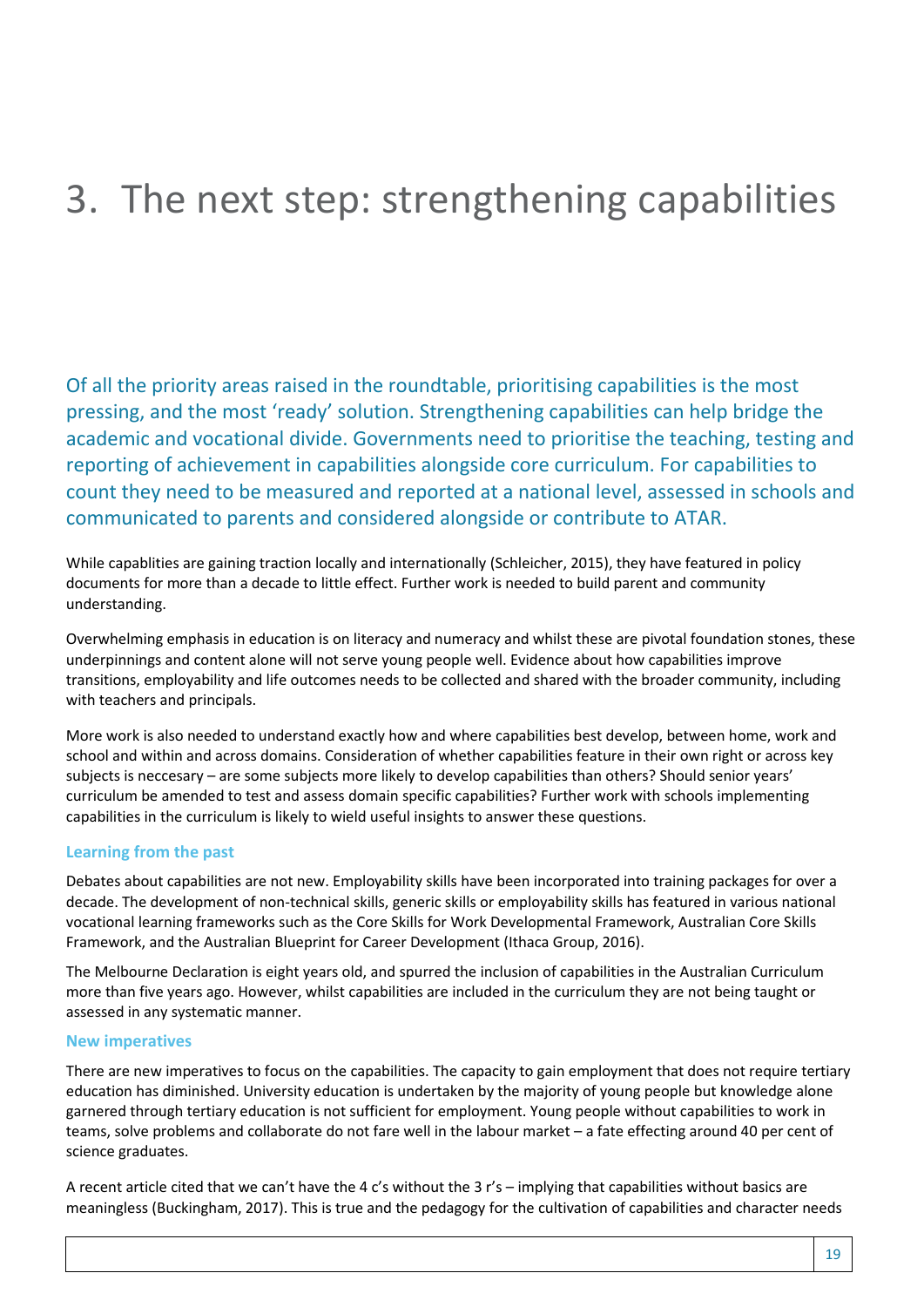to be explicit, and embedded in the teaching of individual subjects (Lucas, 2016). However, it is becoming equally apparent that the 3 r's without any c's are rendering young people unemployable in the modern, complex workforce. There is growing recognition across academia that capabilities can be taught – much like anyone can be a 'maths person' the same is true for a 'creative person'.

#### **Sites of good practice**

Measuring capabilities is possible and we have been practising it for years. By the time a child starts school we use the Australian Early Development Census to assess how well children are developing across five domains: physical health and wellbeing, social competence, emotional maturity, language and cognitive skills and communication and general knowledge.

We know that children who start behind on one or more of these domains can struggle at school. Children who start school unable to manage their emotions consistent with others their age, to grasp a pen or share with their peers are likely to need extra support to succeed at school. So the census data is used to direct support to schools and communities where levels of vulnerability are greatest. However, after this early snapshot we tend to lose sight of these broader capabilities.

#### **Change underway**

Work is underway to test and assess capabilities across the world through prototyping models. For example, the OECD is undertaking a cross country study on how countries explicitly assess critical and creative thinking, including developing an assessment tool to monitor acquisition, a pedagogical toolkit and a report assessing the effects of the activities on developing critical and creative thinking. This work will support the expansion of PISA learning outcomes.

In Victoria, work has commenced on teaching and assessing the capabilities. The capabilities feature in the Victorian Curriculum, and a group of trial schools have been working together to teach and assess them. This trial has challenged and rewarded teachers, who have gained confidence and noticed the increased capacity of their students when critical thinking is an explicit learning focus. Critical and creative thinking has been set as a government target, (as has resilience and physical activity) providing broader measures of school achievement than just literacy or numeracy.

The debate about whether capabilities are worthwhile and can be taught has shifted to acceptance of their worth and small scale trialling of how to teach and assess them.

#### **Recommendations**

#### **Focus on capabilities at school**

Education needs to decentralise from one key outcome, the ATAR score, and instead develop and value the full range of capabilities young people require for a successful future.

Schools educate children for thirteen years, so have a prime role in developing the capabilities young people will need to thrive. Basics, such as literacy, numeracy and core subject knowledge, are important. But the senior secondary years need to go beyond this and provide young people with advanced capabilities within and across subject areas.

#### **Support teachers to develop capabilities in students**

The shift towards teaching capabilities also requires a major change in teacher education. In addition to articulating to teachers and principals the evidence behind teaching and assessing capabilities, teachers need support to assess students. Assessing capabilities is often not as simple as assessing literacy and numeracy, and may require a triangulated assessment strategy.

Further, given the newness of the capabilities space, there is little support material for teachers to draw upon, unlike subject specific textbooks. Developing resources to support teachers is imperative, as is examining how pre-service teaching and teacher professional development can support the teaching of capabilities.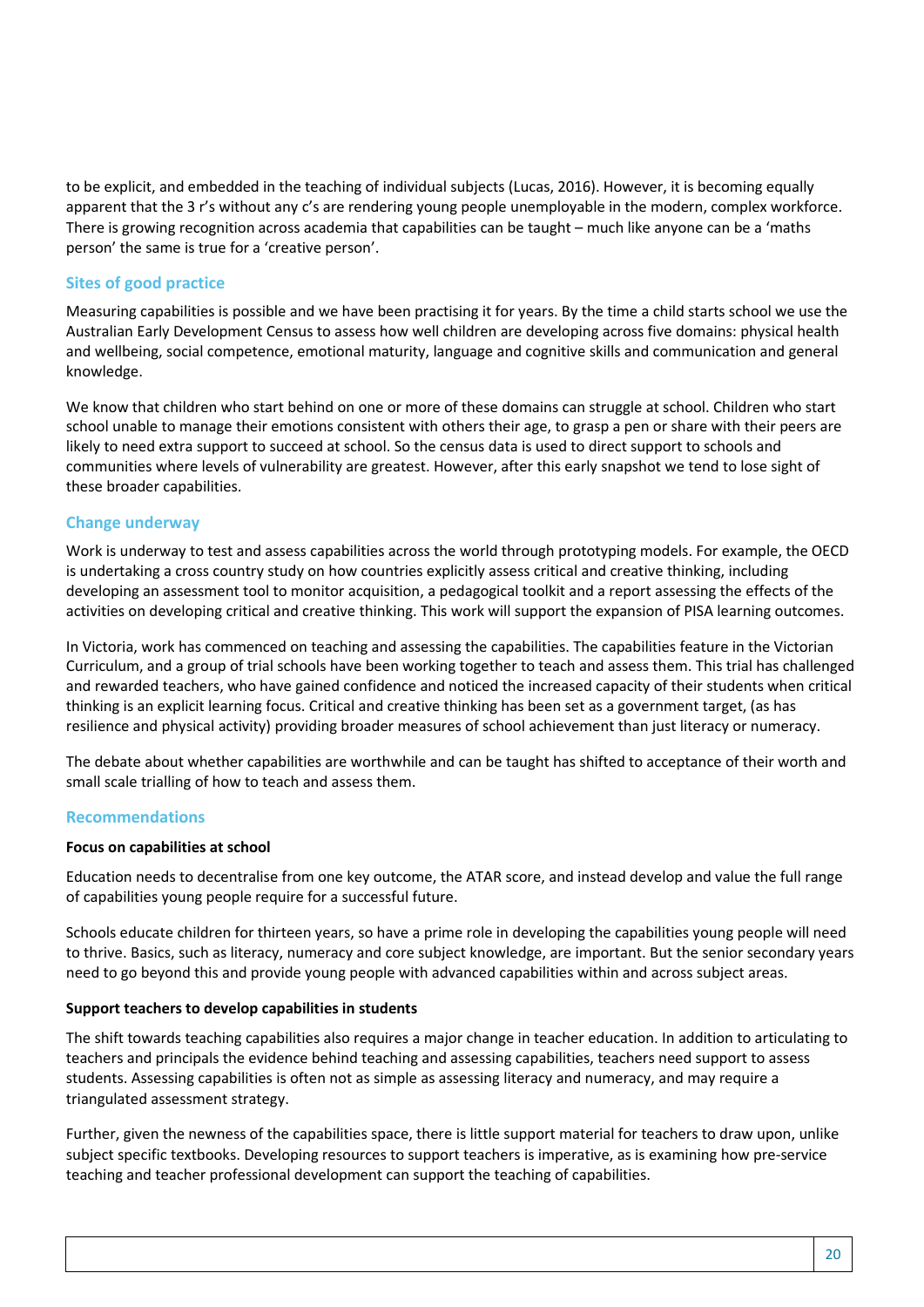### **The State** References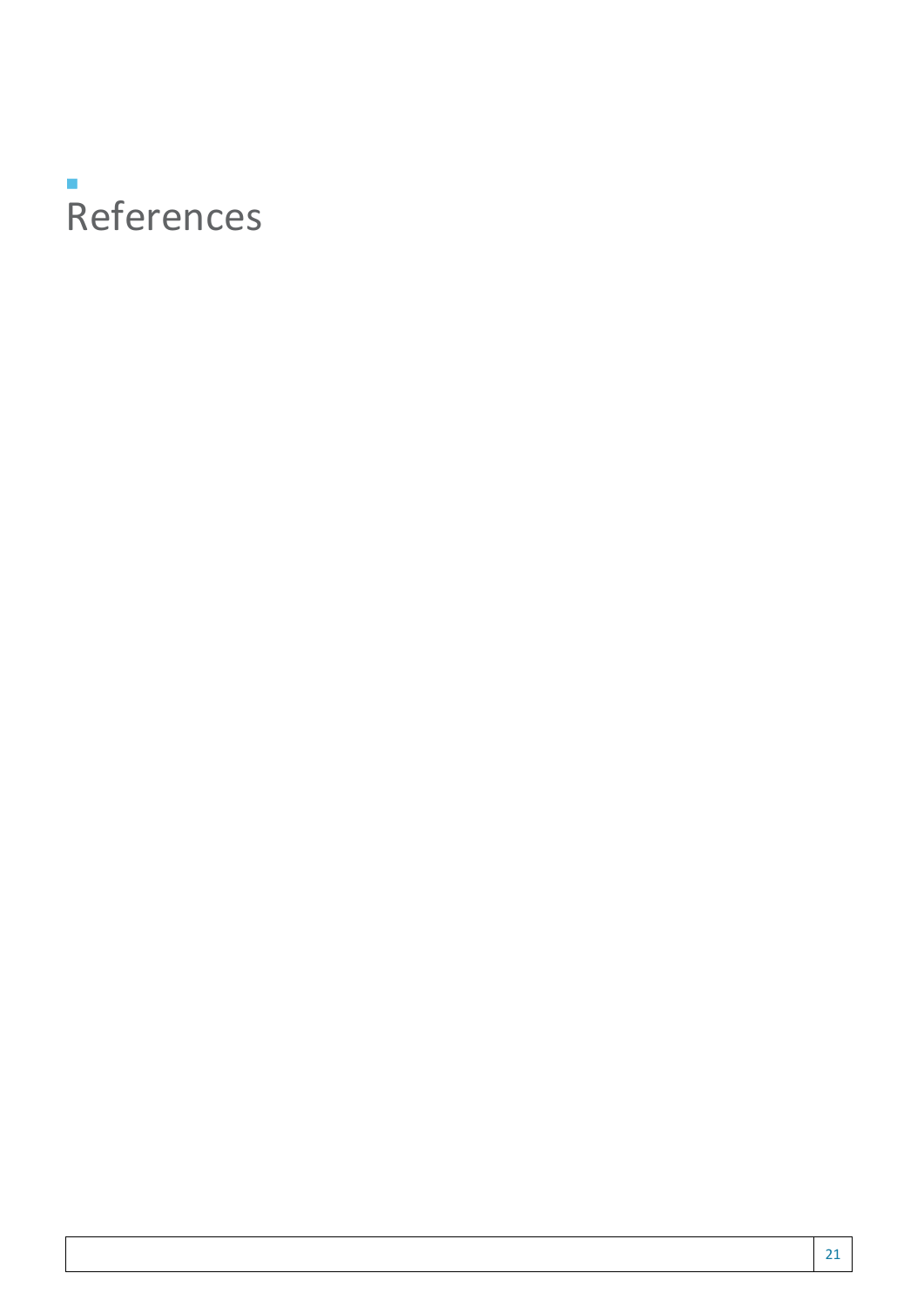- Australian Bureau of Statistics. (2007). *6227.0 Education and Work, Australia, May 2007*. Retrieved from: <http://www.abs.gov.au/AUSSTATS/abs@.nsf/DetailsPage/6227.0May%202007?OpenDocument>
- Australian Bureau of Statistics. (2016a). *6202.0 Labour Force, Australia, Dec 2016*. Retrieved from: <http://www.abs.gov.au/AUSSTATS/abs@.nsf/DetailsPage/6202.0Dec%202016?OpenDocument>
- Australian Bureau of Statistics. (2016b). *6227.0 Education and Work, Australia, May 2016*. Retrieved from: <http://www.abs.gov.au/ausstats/abs@.nsf/mf/6227.0>
- Australian Bureau of Statistics. (2016c). *6291.0.55.001 Labour Force, Australia, Detailed Electronic Delivery, Jan 2017*. Retrieved from:<http://www.abs.gov.au/ausstats/abs@.nsf/mf/6291.0.55.001>
- Australian Curriculum, A. a. R. A. A. General capabilities Introduction. Retrieved from <http://www.australiancurriculum.edu.au/generalcapabilities/overview/introduction>
- Australian Curriculum, A. a. R. A. A. (2016). *National Assessment Program Literacy and Numeracy (NAPLAN), National Report for 2016*. Retrieved from [http://www.nap.edu.au/docs/default-source/default-document-library/2016-naplan](http://www.nap.edu.au/docs/default-source/default-document-library/2016-naplan-national-report.pdf?sfvrsn=2)[national-report.pdf?sfvrsn=2](http://www.nap.edu.au/docs/default-source/default-document-library/2016-naplan-national-report.pdf?sfvrsn=2)
- Australian Government Department of Employment. (2016). 2016 Employment Projections. Retrieved from <http://lmip.gov.au/default.aspx?LMIP/EmploymentProjections>
- Australian Government Productivity Commission. (2016). Digital disruption: What do governments need to do? Australian Government Productivity Commission. (2017). *Report on Government Services 2017: Vocational education and training*. Retrieved from [http://www.pc.gov.au/research/ongoing/report-on-government-services/2017/child-care](http://www.pc.gov.au/research/ongoing/report-on-government-services/2017/child-care-education-and-training/vocational-education-and-training/rogs-2017-volumeb-chapter5.pdf)[education-and-training/vocational-education-and-training/rogs-2017-volumeb-chapter5.pdf.](http://www.pc.gov.au/research/ongoing/report-on-government-services/2017/child-care-education-and-training/vocational-education-and-training/rogs-2017-volumeb-chapter5.pdf)
- Brotherhood of St Laurence. (2016). *Australia's Youth Unemployment Hotspots Snapshot March 2016*. Retrieved from [http://library.bsl.org.au/jspui/bitstream/1/9004/1/BSL\\_Aust\\_youth\\_unemployment\\_hotspots\\_Mar2016.pdf](http://library.bsl.org.au/jspui/bitstream/1/9004/1/BSL_Aust_youth_unemployment_hotspots_Mar2016.pdf)
- Buckingham, J. (2017). The 4C's do not exist without the 3R's. Retrieved from <https://www.cis.org.au/commentary/articles/the-4cs-do-not-exist-without-the-3rs>
- Burke, G. (2016). *VET: finance and quality*. Retrieved from [http://adminpanel.ceda.com.au/FOLDERS/Service/Files/Documents/31760~CEDAVETReportAugust2016Final\\_flatte](http://adminpanel.ceda.com.au/FOLDERS/Service/Files/Documents/31760%7ECEDAVETReportAugust2016Final_flattened.pdf) [ned.pdf](http://adminpanel.ceda.com.au/FOLDERS/Service/Files/Documents/31760%7ECEDAVETReportAugust2016Final_flattened.pdf)
- Cuervo, H., Crofts, J., & Wyn, J. (2013). *Generational insights into new labour market landscapes for youth*: Youth Research Centre, University of Melbourne.
- Delebarre, J. (2015). Apprenticeships Policy, England 2015.
- Duckworth, A. L., & Seligman, M. E. (2005). Self-discipline outdoes IQ in predicting academic performance of adolescents. *Psychological science, 16*(12), 939-944.
- Durrant-Whyte, H., McCalman, L., O'Callaghan, S., Reid, A., & Steinberg, D. (2015). *The impact of computerisation and automation on future employment* Retrieved from [http://adminpanel.ceda.com.au/FOLDERS/Service/Files/Documents/26792~Futureworkforce\\_June2015.pdf](http://adminpanel.ceda.com.au/FOLDERS/Service/Files/Documents/26792%7EFutureworkforce_June2015.pdf)
- Fox, S. (2016). *Education data: harnessing the potential*. Retrieved from Melbourne[: http://www.mitchellinstitute.org.au/wp](http://www.mitchellinstitute.org.au/wp-content/uploads/2016/06/Education-data_harnessing-the-potential.pdf)[content/uploads/2016/06/Education-data\\_harnessing-the-potential.pdf](http://www.mitchellinstitute.org.au/wp-content/uploads/2016/06/Education-data_harnessing-the-potential.pdf)
- Goss, P., & Sonnemann, J. (2017). *Engaging students: creating classrooms that improve learning*. Retrieved from Melbourne: [https://grattan.edu.au/wp-content/uploads/2017/02/Engaging-students-creating-classrooms-that-improve](https://grattan.edu.au/wp-content/uploads/2017/02/Engaging-students-creating-classrooms-that-improve-learning.pdf)[learning.pdf](https://grattan.edu.au/wp-content/uploads/2017/02/Engaging-students-creating-classrooms-that-improve-learning.pdf)
- Gray, A. (2016). The 10 skills you need to thrive in the Fourth Industrial Revolution. Retrieved from <https://www.weforum.org/agenda/2016/01/the-10-skills-you-need-to-thrive-in-the-fourth-industrial-revolution/>
- Heath, A. (2016). The Changing Nature of the Australian Workforce. Retrieved from [https://www.rba.gov.au/speeches/2016/sp-so-2016-09-21.html#fn\\*](https://www.rba.gov.au/speeches/2016/sp-so-2016-09-21.html#fn*)
- Heckman, J. J., Stixrud, J., & Urzua, S. (2006). *The effects of cognitive and noncognitive abilities on labor market outcomes and social behavior*. Retrieved from
- Ithaca Group. (2016). *Everybody's core business: Research into the non-technical capabilities needed for successful participation in work or further study (Final Report)*. Retrieved from [https://docs.education.gov.au/documents/everybodys-core-business-research-technical-capabilities-needed](https://docs.education.gov.au/documents/everybodys-core-business-research-technical-capabilities-needed-successful-participation)[successful-participation](https://docs.education.gov.au/documents/everybodys-core-business-research-technical-capabilities-needed-successful-participation)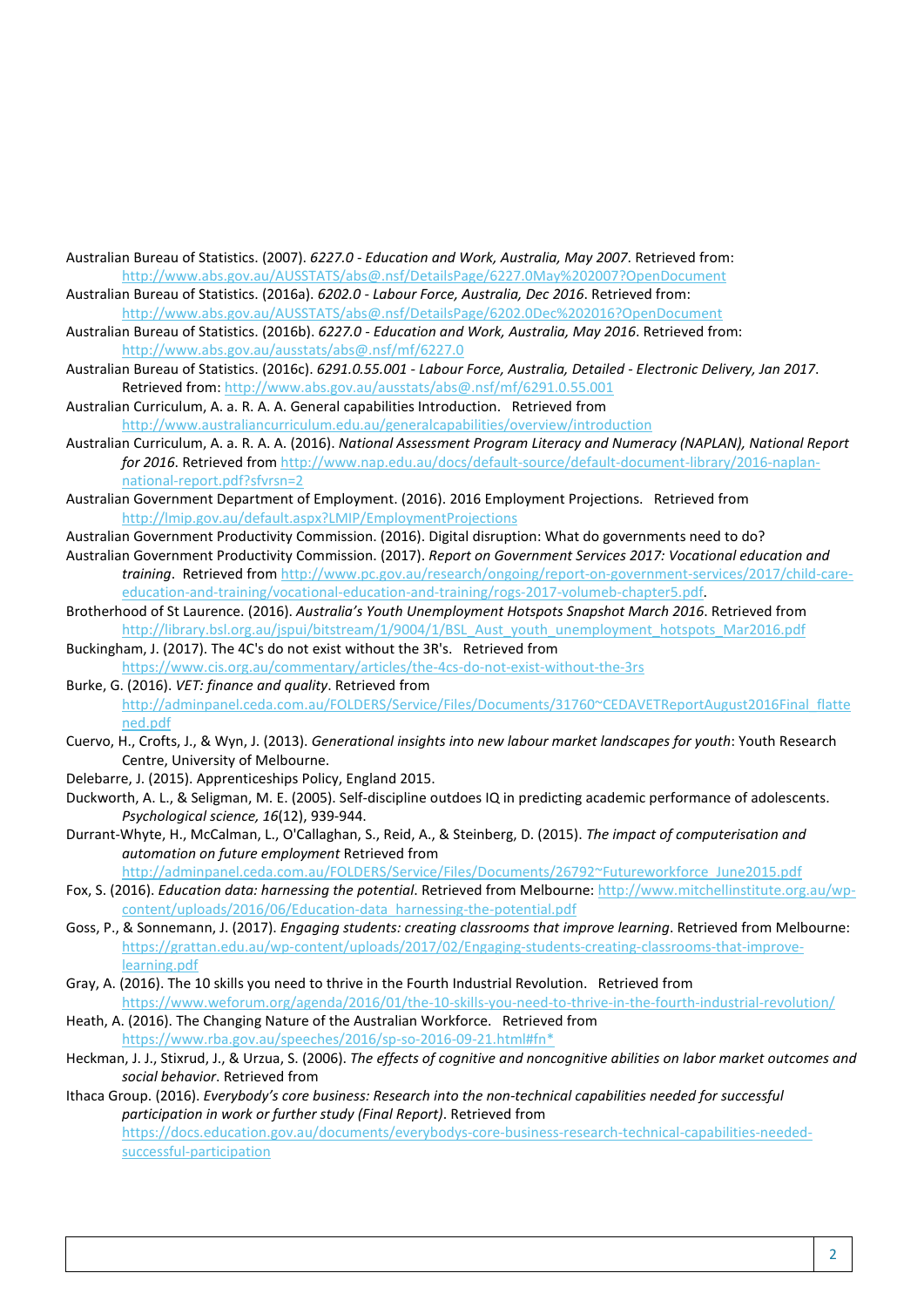- Lamb, S., Jackson, J., Walstab, A., & Huo, S. (2015). *Educational opportunity in Australia 2015: Who succeeds and who misses out*. Retrieved from Melbourne: [http://www.mitchellinstitute.org.au/wp-content/uploads/2015/11/Educational](http://www.mitchellinstitute.org.au/wp-content/uploads/2015/11/Educational-opportunity-in-Australia-2015-Who-succeeds-and-who-misses-out-19Nov15.pdf)[opportunity-in-Australia-2015-Who-succeeds-and-who-misses-out-19Nov15.pdf](http://www.mitchellinstitute.org.au/wp-content/uploads/2015/11/Educational-opportunity-in-Australia-2015-Who-succeeds-and-who-misses-out-19Nov15.pdf)
- Leadbeater, C. (2016). *The Problem Solvers: The teachers, the students and the radically disruptive nuns who are leading a global learning movement*. Retrieved from London: [https://www.pearson.com/content/dam/corporate/global/pearson-dot-com/files/learning/Problem-Solvers-Web-](https://www.pearson.com/content/dam/corporate/global/pearson-dot-com/files/learning/Problem-Solvers-Web-.pdf) [.pdf](https://www.pearson.com/content/dam/corporate/global/pearson-dot-com/files/learning/Problem-Solvers-Web-.pdf)
- Longitudinal Surveys of Australian Youth. (2015). *Longitudinal Surveys of Australian Youth pivot table* Retrieved from: <http://www.lsay.edu.au/data/index.html>
- Lucas, B. (2016). *What if the further education and skills sector realised the full potential of vocational pedagogy?* Retrieved from

[https://www.researchgate.net/publication/304984316\\_What\\_if\\_the\\_further\\_education\\_and\\_skills\\_sector\\_realised](https://www.researchgate.net/publication/304984316_What_if_the_further_education_and_skills_sector_realised_the_full_potential_of_vocational_pedagogy) the full potential of vocational pedagogy

- Lucas, B., & Claxton, G. (2009). *Wider Skills for Learning: What are They, how Can They be Cultivated, how Could They be Measured and why are They Important for Innovation?* : NESTA London, UK.
- Luke, A., Cazden, C., & Coopes, R. (2013). A summative evaluation of the stronger smarter learning communities project: Vol 1 and Vol 2.
- Ministerial Council on Education, E., Training and Youth Affairs (Australia), . (2008). *Melbourne Declaration on Educational Goals for Young Australians*. Retrieved from

[http://www.curriculum.edu.au/verve/\\_resources/National\\_Declaration\\_on\\_the\\_Educational\\_Goals\\_for\\_Young\\_Aus](http://www.curriculum.edu.au/verve/_resources/National_Declaration_on_the_Educational_Goals_for_Young_Australians.pdf) [tralians.pdf](http://www.curriculum.edu.au/verve/_resources/National_Declaration_on_the_Educational_Goals_for_Young_Australians.pdf)

- Mitchell Institute. (2016). Capabilities in action. Retrieved fro[m http://www.mitchellinstitute.org.au/our-work/capabilities](http://www.mitchellinstitute.org.au/our-work/capabilities-in-action/)[in-action/](http://www.mitchellinstitute.org.au/our-work/capabilities-in-action/)
- National Centre for Vocational Education Research. (2015). *Apprentices and trainees 2015 annual*. Retrieved from Adelaide: https://www.ncver.edu.au/ data/assets/pdf file/0025/60487/Apprentices-and-trainees-2015-annual-2880.pdf
- National Centre for Vocational Education Research. (2016a). *Government-funded student outcomes 2016*. Retrieved from Adelaide: https://www.ncver.edu.au/ data/assets/pdf file/0021/62139/Government-funded-SOS-2016.pdf
- National Centre for Vocational Education Research. (2016b). *Total VET graduate outcomes 2016*. Retrieved from Adelaide: [https://www.ncver.edu.au/\\_\\_data/assets/pdf\\_file/0016/62143/Total-VET-graduate-outcomes-2016.pdf](https://www.ncver.edu.au/__data/assets/pdf_file/0016/62143/Total-VET-graduate-outcomes-2016.pdf)
- Noonan, P. (2016a). *Laying the foundations for apprenticeship reform*. Retrieved from [http://www.nswbusinesschamber.com.au/NSWBCWebsite/media/Policy/Thinking%20Business%20Reports/POL-](http://www.nswbusinesschamber.com.au/NSWBCWebsite/media/Policy/Thinking%20Business%20Reports/POL-2342-Laying-the-foundations-report_final_1.pdf)[2342-Laying-the-foundations-report\\_final\\_1.pdf](http://www.nswbusinesschamber.com.au/NSWBCWebsite/media/Policy/Thinking%20Business%20Reports/POL-2342-Laying-the-foundations-report_final_1.pdf)
- Noonan, P. (2016b). *Participation in tertiary education in Australia*. Retrieved from Melbourne: <http://www.mitchellinstitute.org.au/papers/participation-in-tertiary-education-in-australia/>
- NSW Centre for Education Statistics and Evaluation. (2015). *Student engagement and wellbeing in NSW* Retrieved from Sydney[: https://www.cese.nsw.gov.au/images/stories/PDF/LearningCurve7\\_TTFM\\_May2015.pdf](https://www.cese.nsw.gov.au/images/stories/PDF/LearningCurve7_TTFM_May2015.pdf)
- O'Connell, M., & Torii, K. (2016). *Expenditure on education and training in Australia 2016*. Retrieved from Melbourne: [http://www.mitchellinstitute.org.au/wp-content/uploads/2016/12/Mitchell-Institute-Expenditure-on-education](http://www.mitchellinstitute.org.au/wp-content/uploads/2016/12/Mitchell-Institute-Expenditure-on-education-and-training-in-Australia-2016-FINAL.pdf)[and-training-in-Australia-2016-FINAL.pdf](http://www.mitchellinstitute.org.au/wp-content/uploads/2016/12/Mitchell-Institute-Expenditure-on-education-and-training-in-Australia-2016-FINAL.pdf)
- OECD. (2016a). Australia: Overview of the education system (EAG 2016). Retrieved from <http://gpseducation.oecd.org/CountryProfile?primaryCountry=AUS&treshold=10&topic=EO>
- OECD. (2016b). *Society at a Glance 2016 OECD Social Indicators; spotlight on youth*. Retrieved from <http://www.oecd.org/social/society-at-a-glance-19991290.htm>
- Oliver, D., McDonald, P., Stewart, A., & Hewitt, A. (2016). *Unpaid work experience in Australia: Prevalence, nature and impact*. Retrieved from
- [https://docs.employment.gov.au/system/files/doc/other/unpaid\\_work\\_experience\\_report\\_-\\_december\\_2016.pdf](https://docs.employment.gov.au/system/files/doc/other/unpaid_work_experience_report_-_december_2016.pdf) Quality Indicators for Learning and Teaching (QILT). (2016). *2016 Graduate Outcomes Survey National Report*. Retrieved from [https://www.qilt.edu.au/docs/default-source/gos-reports/2016/gos-national-report.pdf?sfvrsn=423de23c\\_10](https://www.qilt.edu.au/docs/default-source/gos-reports/2016/gos-national-report.pdf?sfvrsn=423de23c_10)
- Ross, M. (2014). *Background paper: New approaches to persistent problems in Australia's schools*. Retrieved from Melbourne: [http://www.mitchellinstitute.org.au/wp-content/uploads/2015/03/New-approaches-to-persistent](http://www.mitchellinstitute.org.au/wp-content/uploads/2015/03/New-approaches-to-persistent-problems-in-australias-schools.pdf)[problems-in-australias-schools.pdf](http://www.mitchellinstitute.org.au/wp-content/uploads/2015/03/New-approaches-to-persistent-problems-in-australias-schools.pdf)
- Schleicher, A. (2015). Educating for the 21st Century. Retrieved fro[m http://bigthink.com/big-think-gesf/educating-for-the-](http://bigthink.com/big-think-gesf/educating-for-the-21st-century-2)[21st-century-2](http://bigthink.com/big-think-gesf/educating-for-the-21st-century-2)